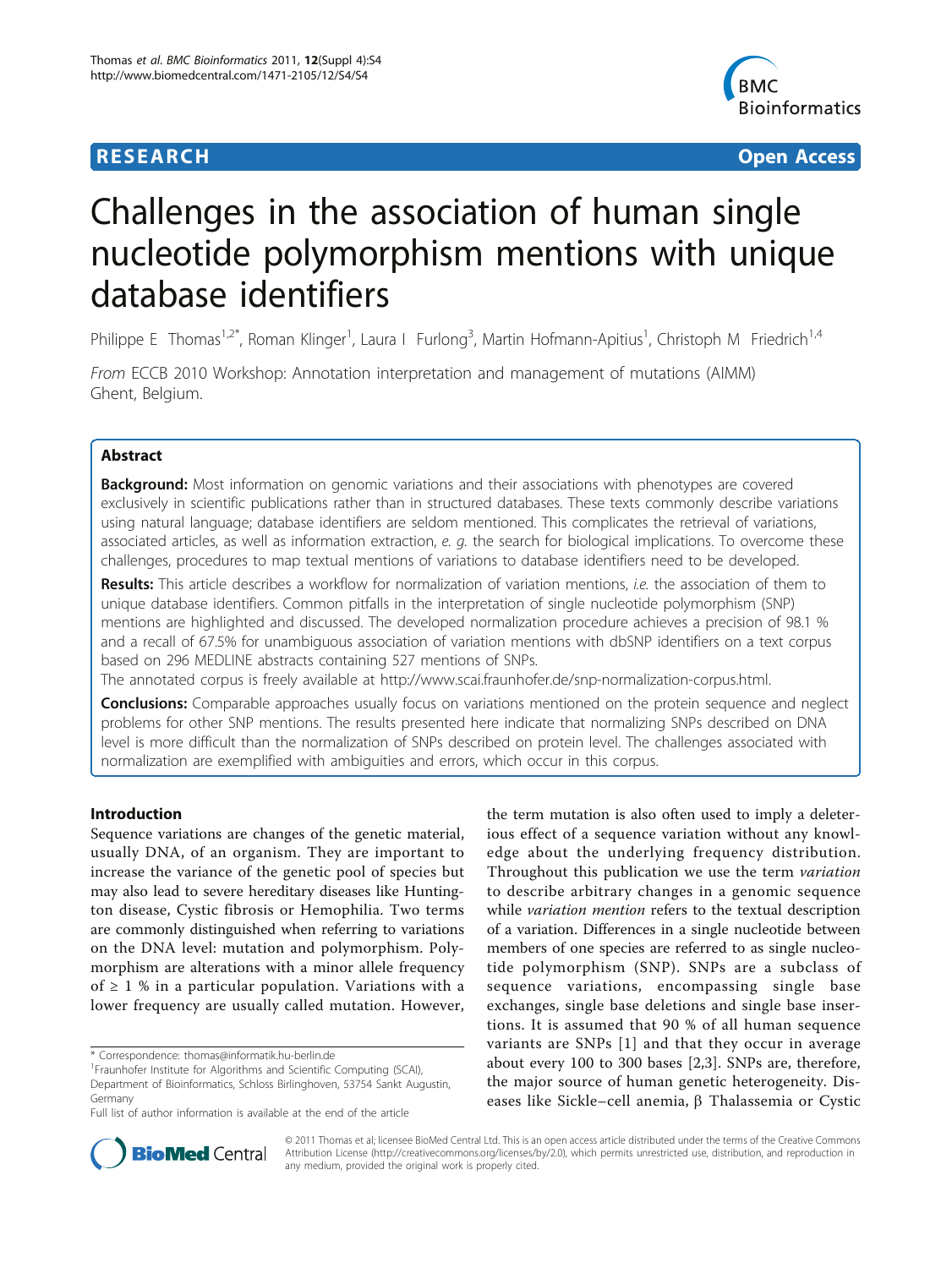fibrosis might result from a SNP [[4-6](#page-15-0)]. Some SNPs are associated with the metabolism of different drugs [[7-9](#page-15-0)] and are, therefore, relevant for research areas like pharmacogenomics. SNPs without an observable impact on the phenotype are still useful as genetic markers in genome wide association studies, because of their sheer quantity and the stable inheritance over generations.

Information on SNPs is covered in curated databases. Nevertheless, the wealth of information about the clinical impact of SNPs is contained in free text in the form of biomedical publications. At the moment, PubMed provides access to more than 19 million citations contained in MEDLINE. The described SNP mentions need to be interpreted to be valuable, either by a human curator alone or supported by a text mining system. This interpretation often requires the normalization of the SNP mention. By normalization we refer to the association of SNP mentions in text with their corresponding database identifiers, for instance from a sequence database such as dbSNP.

The interpretation of SNP mentions is challenging due to ambiguous use of different nomenclatures, missing information in a publication or sloppiness in the description. Automated text mining methods are able to extract SNP mentions from text, but only few associate these with unique identifiers in SNP databases.

The main contribution of this paper is the description and analysis of these challenges and to provide background knowledge to either build such a system or to interpret SNP mentions in text. The paper is organized as follows: A brief summary of different SNP data sources is given in Section SNP Data Sources, followed by a description of different problems of finding a database identifier for a SNP mention in Section Normalization Process. This section reviews the evolution of a human mutation nomenclature, common problems in named entity recognition, provenance and other problems. Subsequently previous approaches for automated extraction of variation mentions are discussed. The generation of a corpus and the implementation of our normalization algorithm is described in Section Methods and the relevancy of error types is estimated on this corpus in Section Results and Discussion.

## SNP data sources

Detailed information about SNPs can be found in various databases like Online Mendelian Inheritance (OMIM) [[10\]](#page-15-0), jSNP [[11\]](#page-15-0), or the Human Gene Mutation Database [[12](#page-15-0)]. OMIM focuses on the relationship between phenotype and genotype and cites the corresponding publications while jSNP is a repository of Japanese SNP data and the Human Gene Mutation Database constitutes a collection of data on germ-line mutations.

All these databases have links to the dbSNP database [[13\]](#page-15-0), which is the most comprehensive resource with 55

organisms and more than 63 million unique SNP entries. Every single entry is accessible via a unique database identifier called refSNP or "rs number". The content of dbSNP is interconnected with many other resources, e. g. EntrezGene [[14](#page-15-0)], GenBank [\[15\]](#page-15-0), the Universal Protein Resource (UniProt) [[16](#page-15-0)], HapMap [[17](#page-15-0)], Ensembl [[18\]](#page-15-0) or SNPedia [[19\]](#page-15-0).

All these different sources contain valuable information like primer sequence, population frequency or information on the corresponding gene, but only little about the biomedical implication. This information is mostly covered in publications, which are stored in databases like MEDLINE. The National Center for Biotechnology Information (NCBI) provides references to 4487 articles for 24079 dbSNP entries. Due to high-throughput techniques like SNP-arrays [[20\]](#page-15-0), mass spectrometry [[21,22](#page-15-0)], and new DNA sequencing methods [[23,](#page-15-0)[24\]](#page-16-0), the amount of SNP related data and publications is rapidly increasing. The number of articles annotated with MeSH term "polymorphism, single nucleotide" is depicted in Figure [1](#page-2-0).

In the following, we describe characteristics regarding the process of finding database identifiers for free text mentions of human SNPs. More precisely, this work focuses on SNP substitutions in Homo sapiens with about 18 million entries (as of dbSNP version 128).

## Normalization process

## Workflow

A general workflow for the automated extraction of SNP mentions from literature is illustrated in Figure [2](#page-3-0). The figure shows required subtasks for the extraction and subsequent normalization of SNP mentions. The individual tasks are subsequently described and task specific problems are highlighted. For the description of the concrete implementation we refer to the Methods section.

In contrast to a human who typically perceives the provided document in the published form best (e. g. hard copy, pdf, html), an automated machinery needs a uniform text representation that necessitates a preprocessing step (conversion of XML formats or extraction of plain text from full text documents). The mentions of SNPs in different nomenclatures or natural language need to be detected as well as the gene names. While this task is typically easily accomplished by a human, it is challenging for an automated system due to the huge amount of different complex formulations found in free text.

Based on the detected SNP mention and the gene/protein names (and their normalization to the databases like EntrezGene or UniProt) and their association, the normalization process is performed. This process is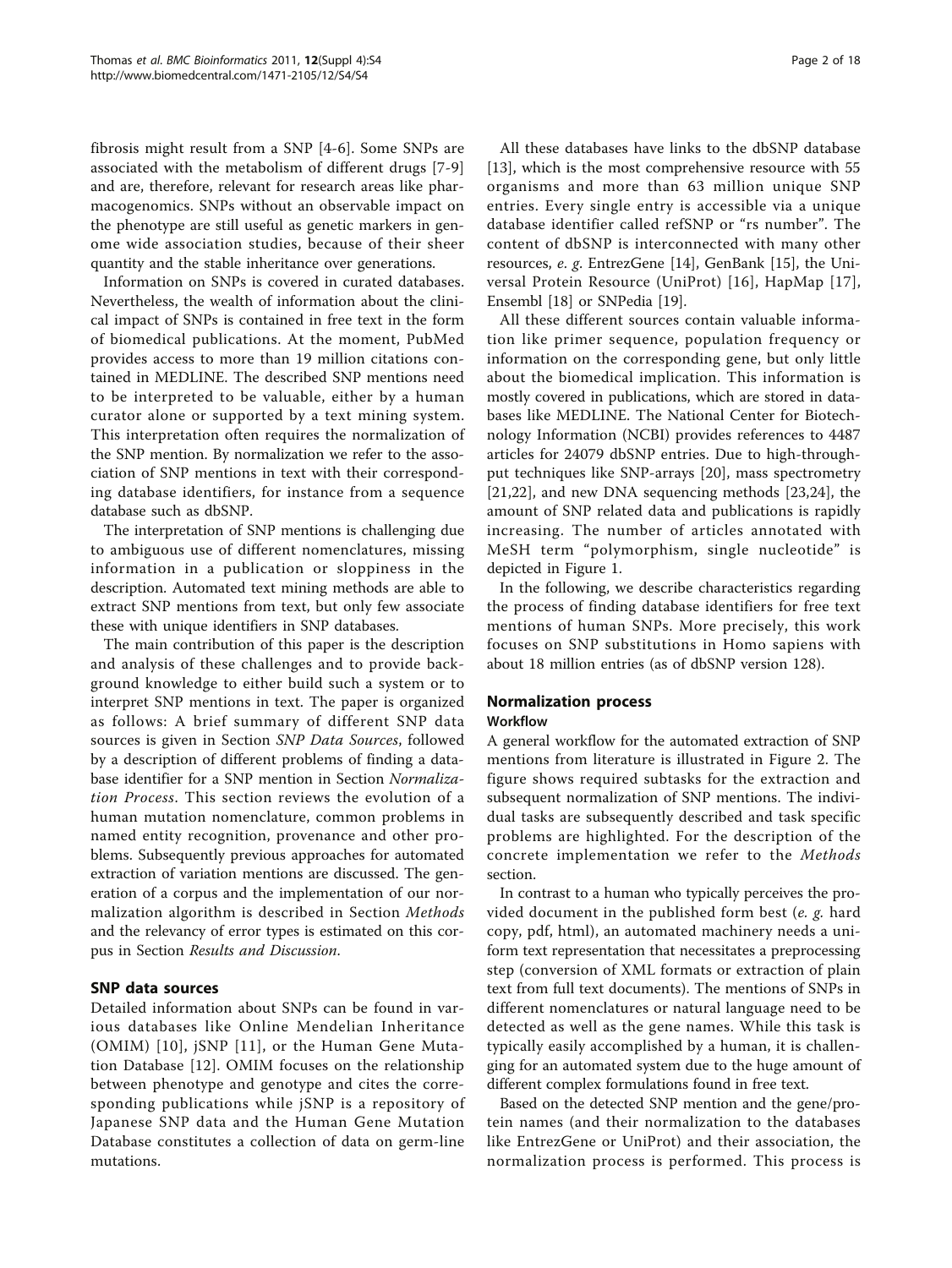<span id="page-2-0"></span>

straight-forward for direct mentions of identifiers but highly problematic for other formulations.

The aim of SNP normalization is to correctly associate SNP mentions in text with unambiguous database identifiers. Thus, it is necessary to understand how these entities are typically described. To normalize a SNP the wild type, mutated allele, and location on the reference sequence is required. Further the underlying gene or protein needs to be identified. Whereas the terms wild type and mutated allele describe biological concepts, the rules to determine the position of a variation on a certain gene have changed recently. The following subsection describes the most important changes in the nomenclature for human mutations.

#### Human mutation nomenclatures

This section briefly summarizes some concepts of human mutation nomenclature and its evolution relevant for the normalization of SNP mentions. Prior to the first recommendation of a common nomenclature many different descriptions were arbitrarily used. For some alleles nicknames like "hemoglobin Crete" [[25\]](#page-16-0), "haemoglobin Guantanamo" [[26\]](#page-16-0), "Factor IX Angers" [[27\]](#page-16-0), "Factor IX Bordeaux" [27], or " $\alpha_1$ -antitrypsin Pittsburgh" [[28](#page-16-0)] were commonly used. As articles became harder to interpret by non domain experts, in 1993 the emerging problem of many different nomenclatures lead to first initiatives to define a nomenclature covering different types of genetic variations.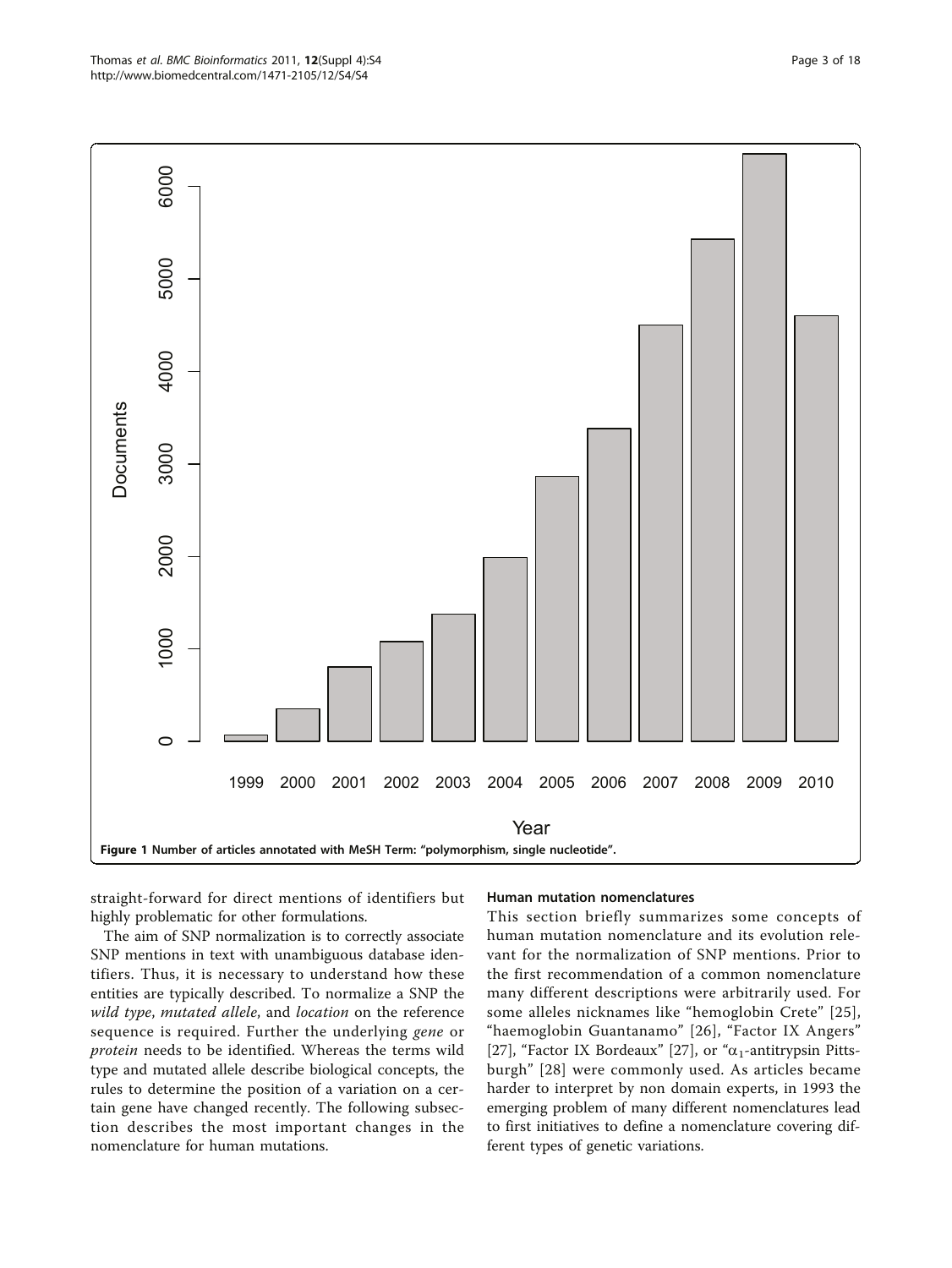<span id="page-3-0"></span>

Genetic sequence changes occur in general on the DNA level. Variants located on an exon may be propagated to mRNA and may consequently lead to a change of the encoded polypeptide chain. Therefore, a SNP can be described on at least one of these three levels. However, SNPs are usually described on protein or DNA level. To distinguish between these two concepts, we use the terms protein sequence mutations (PSM) and nucleotide sequence mutations (NSM) [[29\]](#page-16-0). For instance, the first sentence of the publication from Wolff et al. [[30\]](#page-16-0) describes the same SNP as NSM  $(894G - -\!\!>\!\!T)$  and PSM  $(Glu(298) - -\!\!>\!\!Asp$  and E298D):

"The Glu(298)-  $\rightarrow$ Asp (E298D; 894G-  $\rightarrow$ T) polymorphism of eNOS (endothelial nitric oxide synthase) has been related with cardiovascular disease."

All three SNP mentions can be further associated with the unambiguous dbSNP identifier rs1799983. For simplicity, the following sections are focusing on SNPs, but can be applied to many other types of variations analogously. However, the description of complex variations, like changes within duplications, can become rather complicated.

#### First recommendation for mutation mentions from 1993

In the first publications on this topic the idea that positions of PSM should always be deduced from the primary translation product was introduced [[31,32\]](#page-16-0). This seems reasonable, but previously described PSMs were often deduced from mature proteins or cleavage products [[33-35](#page-16-0)]. The first amino acid of the primary translation product, in human usually a methionine, is defined as position +1. Earlier publications often started to count one position after the initiator methionine, because it is frequently cleaved. For example, the sickle cell causing allele located on hemoglobin– $\beta$  (HBB) is usually referred to as a replacement of a glutamatic acid by a valine at position 6, or commonly abbreviated Glu6Val or E6V. However, the corresponding dbSNP entry rs334 reveals that the polymorphism is located on position 7. Additional examples of PSMs with a position shift of 1 in the HBB locus can be found at the corresponding OMIM entry in the category "Allelic Variants".

Consequently several suggestions to describe NSM have been made. In contrast to PSM, no intuitive start position exists. The first approach suggested to use the exact 5' cap site as position +1. If the exact cap site is unknown, the most upstream known cDNA base is used as start point. When publishing these recommendations in 1993 and 1996 respectively, only few complete cDNA sequences were available and the human genome project was in its infancy. Therefore, it has been concluded that this system leads to an arbitrary numbering based on early sequence data. Bases upstream of the cap site should be consecutively numbered as  $-1$ ,  $-2$ ,  $-3$  and so on. Numbering downstream follows the cDNA sequence, meaning that only exonic regions are consecutively numbered. Bases within an intronic region are described by two numbers. The first number is the base of the closest exon and the second is the relative distance to this base. This convention allows to describe intronic variants, without even knowing the exact length of the intronic region. The recommendation to describe NSMs on gene MECP2 using this first nomenclature are depicted in Figure [3](#page-4-0). To trace the changes in mutation nomenclature two persistent examples are introduced and labeled in the corresponding figures. Using the described recommendations the first SNP is referred to as  $2C \rightarrow A$  and the intronic SNP is described as 252  $+2T\rightarrow C$ .

## Change of start position counting for nucleotide sequence mutations in 1996

Numbering based on genomic DNA is the most robust form of systematic nomenclature [[36,37](#page-16-0)]. In this case, the DNA bases are consecutively numbered from a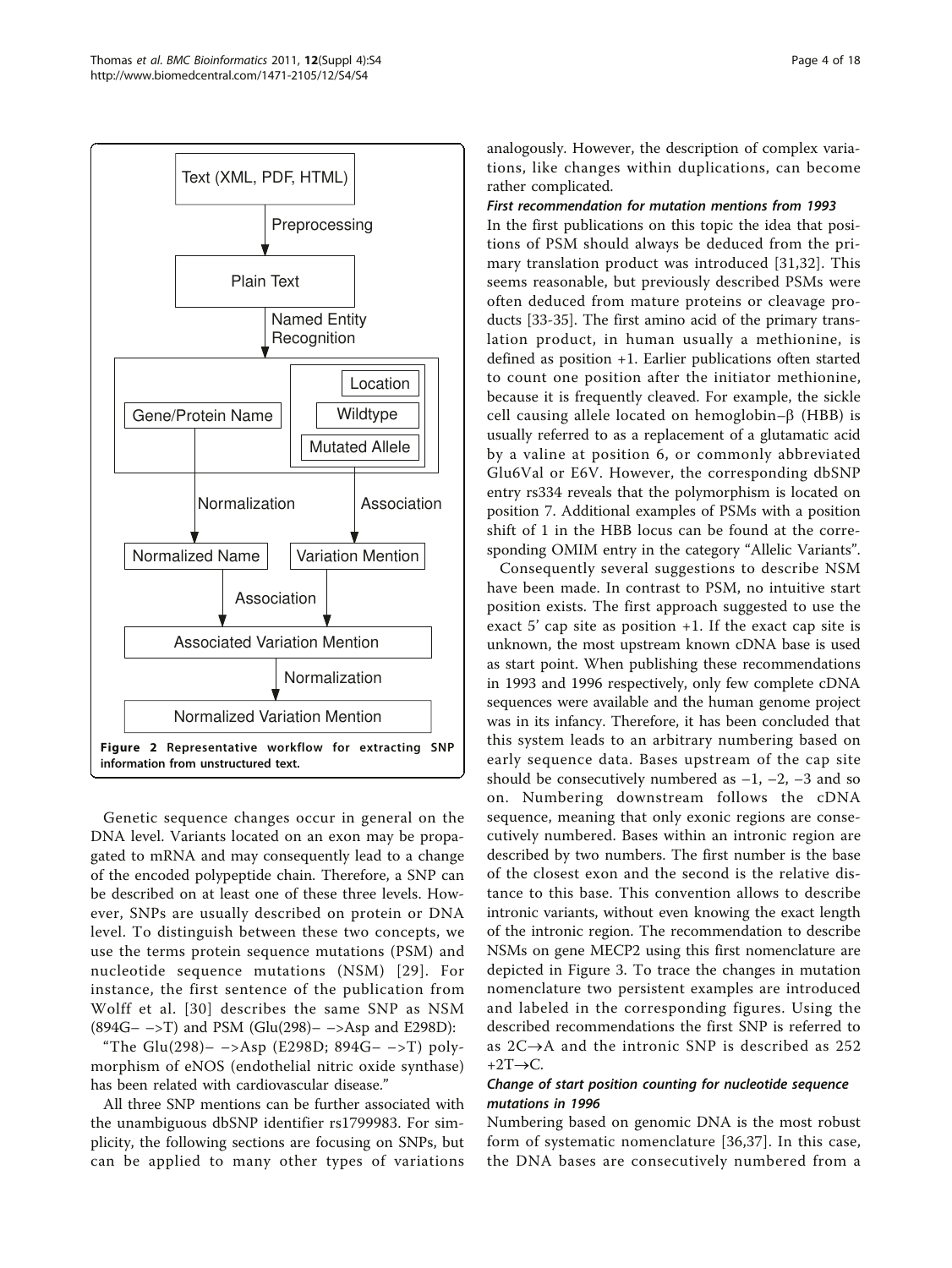<span id="page-4-0"></span>

common start position. However, when proposing these recommendations in 1996 and 1998 the full genomic sequence was not available for all genes. The positions of SNPs for MECP2 using genomic DNA are depicted in Figure 4. Using this recommendation the two SNPs are described as  $4943C \rightarrow A$  and  $10490T \rightarrow C$ .

Antonarakis as well as Beutler et al. [[36,37](#page-16-0)] suggested to use cDNA if no reliable genomic DNA sequence is available. Instead of the exact cap site, both publications recommended to use the adenine of the initiator ATG site as common start position. To avoid confusion regarding the type of used reference sequence, the variation mention is preceded by "g." for genomic or by "c." for cDNA. The accession number for the used primary sequence database should be mentioned in the text. SNPs occurring in introns have to start with the abbreviation IVS (intervening sequence) followed by the number of the intron where the variation occurs. The following number determines the distance to the closest exon. The derivation of positions for NSM on MECP2 using the described changes is depicted in Figure [5.](#page-5-0) Using this nomenclature, our example SNPs are described as -225C $\rightarrow$ A and  $IVS2+2T\rightarrow C$ .

## Explicit statement of variation level in 2000

The nomenclature updates [[38,39](#page-16-0)] introduced new concepts to cover more complex sequence variations and to reduce ambiguities. Every variation has to begin with a single letter indicating the type of reference sequence (genomic DNA, cDNA, mitochondrial DNA, RNA, or protein) of the described variation. For example, the description r.67g>u specifies that mRNA is used as reference sequence for this SNP. The nomenclature allows no variation in the textual description of variation mentions, which allows to extract them easily e. g. by regular expressions. Variations occurring in the 3'UTR are designated with a preceding asterisk (\*) and the distance to the last base of the stop codon. Applying this nomenclature to our example variations results in c.–225C>A and c.26+2T>C. A visualization of the new recommendations applied on MECP2 is depicted in Figure [6](#page-5-0).

## Update for intronic variations in 2007

In the most recent publication [[40](#page-16-0)] rules introduced in [[38,39\]](#page-16-0) were recapitulated. The IVS concept for intronic variations has been replaced by the previously introduced idea, that intronic SNPs are described by two numbers. The first number presents the location of the closest exonic base and the second number describes

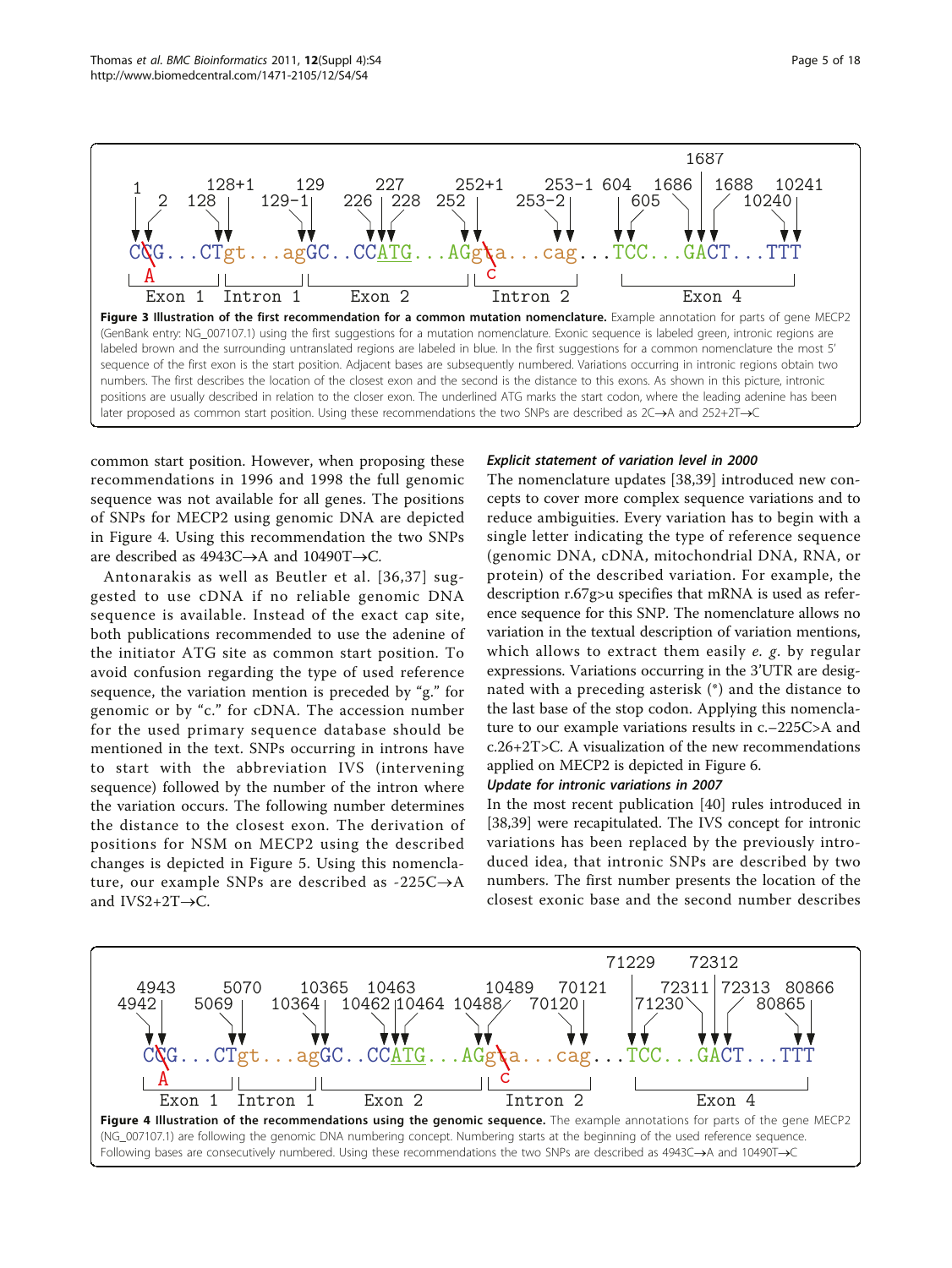<span id="page-5-0"></span>

the relative distance to this base. Every variation may start with the accession number of the used reference sequence followed by a colon and the description of the variation (e. g. NM\_005957.3:c.123G>T). These variation mentions can be easily extracted by using regular expression. The explicit statement of the used reference sequence facilitates the normalization to a unique identifier. Our running examples are now depicted as NG\_007107.1(MECP2):c.–225C>A and NG\_007107.1 (MECP2):c.26+2T>C. In these two examples the gene is mentioned in brackets, because the used reference sequence NG\_007107.1 covers two genes (MECP2 and IRAK1). The direct mention of the gene of interest in the expression is required to avoid ambiguity. For instance, the description NG\_007107.1:c.1A>T may refer to a substitution on both genes. An increasing number of journals, like Human Mutation, insists on using the latest recommendations for a common human mutation nomenclature. The increasing complexity of guidelines makes the description of newly discovered mutations an error prone and time intensive process. Tools like Mutalyzer [\[41\]](#page-16-0) assist the creation and validation of a valid description of sequence variations and may help to reduce human errors. For example, Mutalyzer converts genomic coordinates to transcript orientated positions

and allows to validate the correct description of a submitted variation mention. Another application useful for the conversion of different SNP description is SNP-converter [[42\]](#page-16-0). More and more publications describe SNPs also in terms of dbSNP accession numbers [\[43\]](#page-16-0), which is supported by the latest mutation nomenclature. For example, the mention rs2306220:A>G is a valid SNP description.

For NSMs an intuitive but important issue is that human genes often have more than one transcript variant and every transcript has its own unique exon/intron boundaries and start codon. Usually a NSM can be described with respect to all associated reference sequences. However, the description of a mutation may differ between two reference sequences due to the unique properties of a reference sequence. Explicitly mentioning the used reference sequence including a version number avoids this problem and is, therefore, recommended.

#### Recapitulation

The guidelines to describe variations have been recently changed [\[36](#page-16-0)-[40\]](#page-16-0). For example the previously introduced NSMs can be reported in several ways, depending on the year of publication. The different notation variants are depicted in Figure [7.](#page-6-0) It is noteworthy that the use of

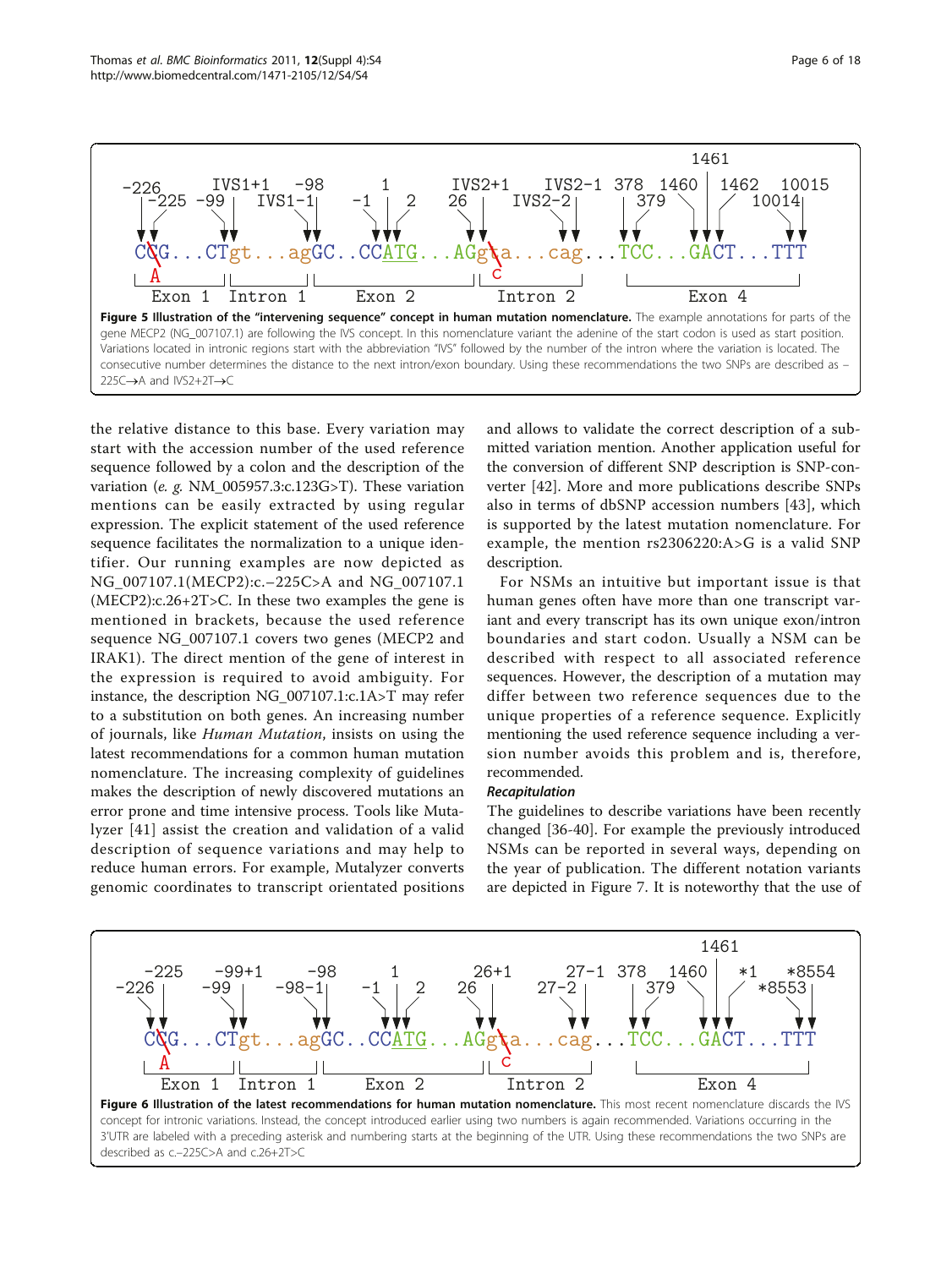<span id="page-6-0"></span>a specific nomenclature does not necessarily imply that each mutation can be unambiguously described. For example intronic variations can be described on cDNA reference sequence with respect to the 5' or 3' exon. However, a common and unambiguous nomenclature is important to reduce errors. For example, due to inconsistencies in notations, the distinct mutation c.439 443delGAAGT has been individually reported by two research groups as different mutation (425del5 and 472del5) [[44\]](#page-16-0). Additionally, various human errors have been reported. Amino acids sharing the same initial letter (e. g. Alanine, Arginine, Asparagine, and Aspartic acid or Threonine, Tryptophan and Tyrosine) are often wrongly abbreviated when using one letter abbreviations [[38](#page-16-0)]. Also counting errors in the description of mutations have been reported [\[44\]](#page-16-0).

Even though the rules to calculate the position of a PSM remained unchanged since the first publication, two commonly used numbering variants have been reported:

First, PSMs may be deduced from the mature protein instead of the precursor polypeptide. This is the case for the protein Lymphotoxin-alpha (LTA), where the precursor peptide contains a signaling sequence from position 1 to 34. After transport of LTA to the final destination, the signaling peptide is cleaved by a signal peptidase. This is the reason why some authors refer to position 35 as 1 and vice versa. This specific information is covered in the feature table of the corresponding Uni-ProtKB entry P01374. This property has been described and used by Yip et al. [[34](#page-16-0)] to successfully normalize PSMs deduced from the mature protein sequences. The authors found that relevant information is covered in the features Signal, Transit, Peptide, Propeptide and, Var\_seq of the corresponding UniProt entry.



The second problem is that some publications start to count one position after the leading amino acid. Therefore, some dbSNP entries have an offset of +1 compared to the textual description. This has been previously exemplified for the sickle cell allele Glu7Val located on Hemoglobin beta (HBB). Evidence for cleavage of the first amino acid can be found in the feature Initiator methionine of the respective UniProt entry P68871.

## Identification and association of gene and variation entities

## Challenges in named entity recognition

For the normalization of SNP mentions to sequence database identifiers, detection of SNP mention and the associated gene or protein names is crucial. For automated recognition, several tools have been proposed, both for gene and protein names [\[45](#page-16-0)-[51](#page-16-0)] and variation mentions [[29,33,34](#page-16-0),[52,53\]](#page-16-0). For details, we refer to the original publications. Recognizing biological terms is often mislead by the lack of a commonly accepted nomenclature. Therefore, the problem of word sense disambiguation and abbreviation disambiguation has to be handled. Typical examples of words representing a PSM and another biological concept are exemplified in Table 1. The frequent occurrences of some of these terms in MEDLINE highlight the relevancy of an elaborate disambiguation system. An example for homonymous gene names has been exemplified by Weeber et al. [[54](#page-16-0)] for the abbreviation PSA. PSA is a valid gene identifier for prostate specific antigen (GeneID 354), puromycin-sensitive aminopeptidase (GeneID 9520), protein S, alpha (GeneID 5627) and phosphoserine aminotransferase (GeneID 29968). Additionally, the abbreviation corresponds to other concepts like psoriasis arthritis, poultry science administration, pig serum albumin or psoriatic arthritis. The performance of different text mining systems for gene mention recognition and for gene normalization to database entries has been critically assessed in BioCreAtIvE I [[55\]](#page-16-0) and II [\[56](#page-16-0)].

| Table 1 Examples of mentions which may refer to a |  |  |
|---------------------------------------------------|--|--|
| variation or a different concept                  |  |  |

| Abbreviation     | Alternative concept                | Frequency |
|------------------|------------------------------------|-----------|
| C3H              | Zinc finger protein ZF             | 25,241    |
| F <sub>2</sub> F | Transcription Factor               | 11,796    |
| H2S              | Hydrogen sulfide H <sub>2</sub> S  | 3,726     |
| <b>T47D</b>      | Breast cancer cell line            | 2,902     |
| L5178Y           | L5178Y mouse lymphoma cells        | 2,736     |
| T <sub>1</sub> D | Type 1 diabetes                    | 2,731     |
| <b>T98G</b>      | Human glioblastoma cell line       | 1,244     |
| <b>H295R</b>     | Adrenocortical carcinoma cell line | 637       |
| P4501A           | Cytochrome P4501A                  | 485       |
|                  |                                    |           |

Frequency is the occurrence of abbreviations over all MEDLINE abstracts. Query performed 2009/01/21.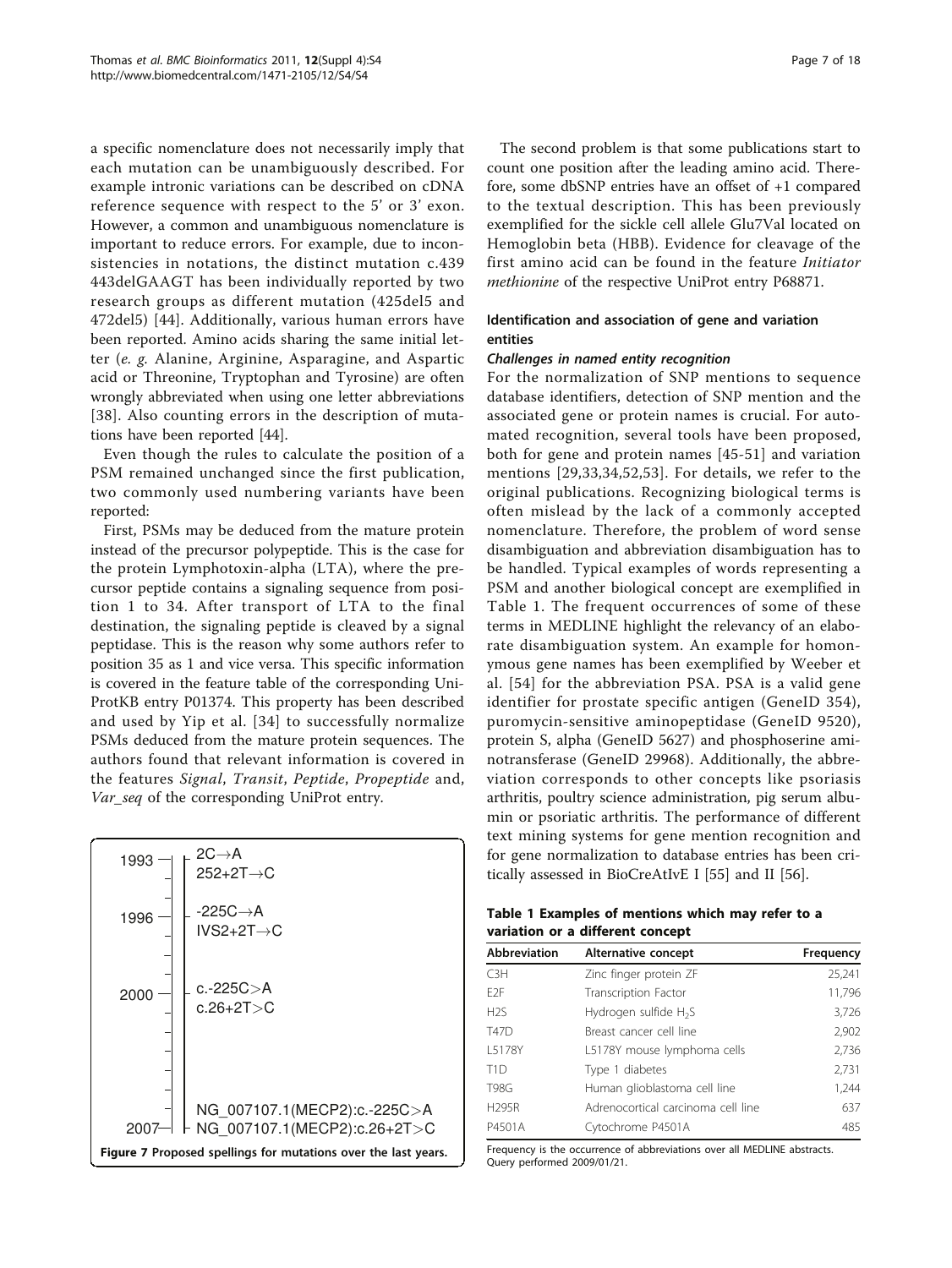#### Association of SNP sub-entities

For the normalization of SNP mentions, the location, wild type and mutated allele have to be known. Approaches relying on machine learning methods commonly identify wildtype, mutated allele and location separately [[43,57\]](#page-16-0). These approaches require subsequent association with extracted sub-entities (alleles and location) to build a complete SNP tuple. A descriptive example is given in Figure 8, where two different NSMs are identified. SNP tuples could be created by associating each location with the two closest alleles. In our example this would create the triples (–19,C,G) and (G,261,C), where the second triple would be wrong. To circumvent this problem it may be useful to regard if the preceding or succeeding word is a delimiting character like a comma, bracket, or dot.

However, the creation of these tuples introduces a new error source, but the use of machine learning approaches to identify variation mentions in text has a substantial advantage: Approaches relying on regular expressions commonly extract only diallelic variations like L69K or 32C– –>T. However, for human triallelic SNPs (rs3091244), tetraallelic SNPs (rs293806), or even pentaallelic SNPs (rs1049092) have been observed. SNPs like  $82C - -\frac{5}{G}$  are currently only extracted by machine learning tools. Some authors describe only the observed allele of a variation like "52L" or the genotype like "–403 AT" or "–403 AA". Even though these examples are not mutations, it is feasible to detect and normalize such mentions. Approaches detecting alleles and location separately provide more flexibility but the subsequent association introduces an additional error source.

#### Extraction of dbSNP identifiers

One kind of SNP mention found in biomedical text is the direct citation of a dbSNP identifier. In such cases, the SNP can be unambiguously identified and mapped to dbSNP. In a previous experiment [\[43\]](#page-16-0), such mentions have been extracted with the regular expression "[rR] [sS][  $]$ <sup>\*</sup>[1–9][0–9]<sup>\*</sup>". On a test set of 300 extracted mentions, a recall of 100 % and a comparatively small precision of 74 % has been achieved. Similar to other named entity recognition tasks, some extracted mentions describe a different concept. A list of observed false

positives can be found in Table [2](#page-8-0). The regular expression has been improved by accepting capital rs mentions only, when keywords like "mutation" or "SNP" matched and exclusion words like "strain" did not occur in the abstract. The precision has been further improved using a blacklist with recent false positives like rs61443. The resulting tagger reached in a sub-sampling of 300 mentions a precision of 97 % at an approximate recall of 98 %. In the same publication it has been shown, that direct mention of rs numbers in MEDLINE abstracts increases steadily since 2002.

## Gene-SNP association

Prior to a normalization each detected SNP mention has to be correctly associated with the corresponding gene. This is necessary because the location of a SNP is described in relation to the corresponding gene. This is a difficult task even when only one single gene or protein is described in the text, because it is not guaranteed that this gene or protein is mentioned together with the SNP mentions in the text.

Several methods for the association of gene or protein with the corresponding SNP have been proposed. Some consider sentence boundaries [[29](#page-16-0)], while other approaches associate a SNP with all extracted genes and try to validate the results using the dbSNP database [[43,53\]](#page-16-0). Another approach introduced the "graph bigram association algorithm" for the purpose of building the required protein-variation pairs [[58\]](#page-16-0). The algorithm removes all stop words from a text, builds a list of bigrams and calculates the likelihood that two words occur adjacent to each other using the t-statistic. Regarding only articles with more than one possible protein association the precision of the relation extraction using graph bigram is 84 % whereas the precision of the word distance measure is 73 %.

#### Provenance

Genomic information rapidly changes over time. This also includes the sequence of the genome and its annotation. In 2004 the sequence of the human genome covered already 99 % of the euchromatin sequence with an error rate of 0.01 ‰ [[59](#page-16-0)]. However, this sequence consisted of 308 gaps on euchromatic material in regions which are hard to sequence.

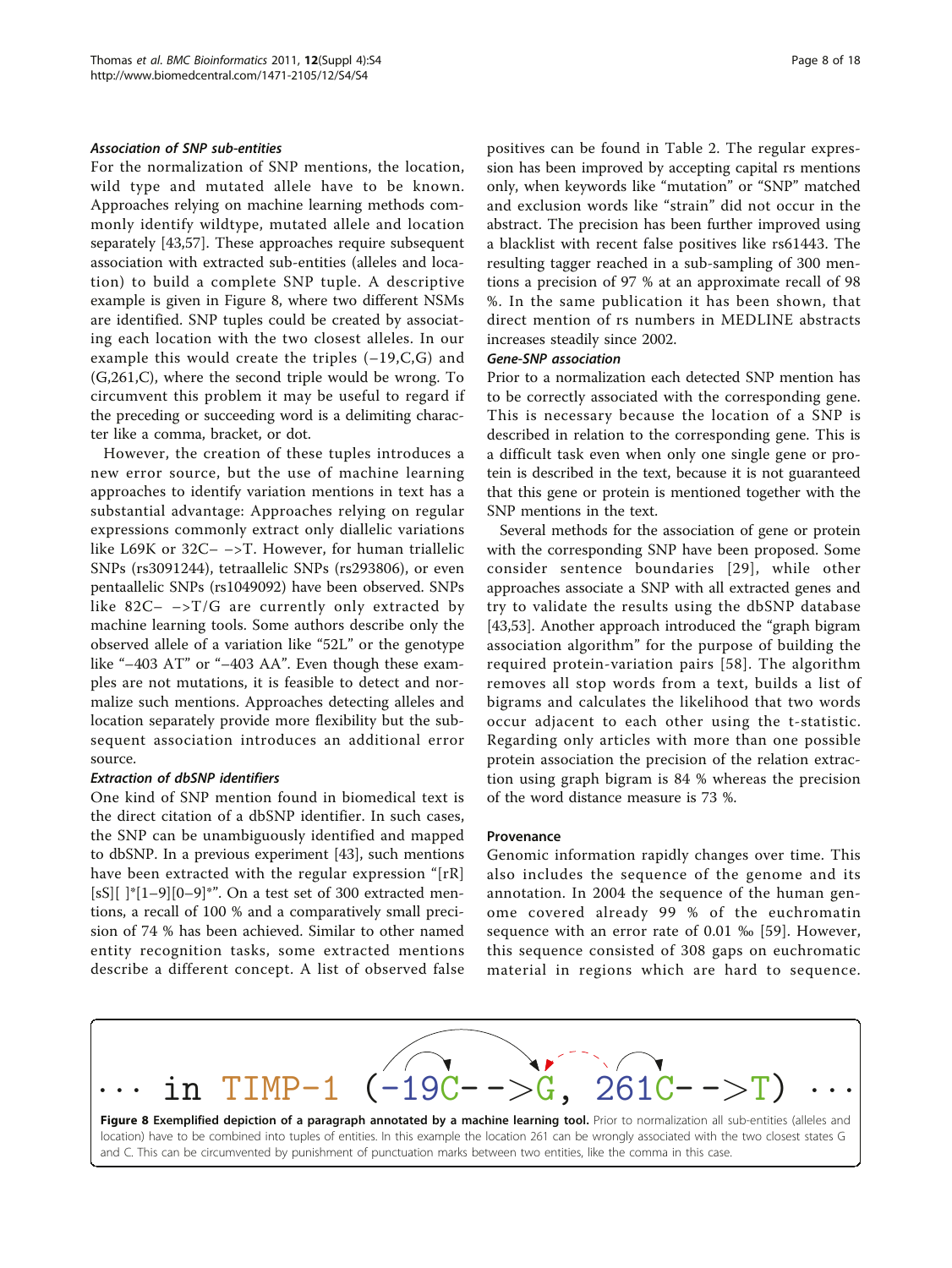<span id="page-8-0"></span>Table 2 Examples for potentially wrong extracted dbSNP identifiers using the naive regular expression [rR][sS][ ]\* [1–9][0–9]\* interfering with different concepts [\[43](#page-16-0)]

| Alternative concept | rs number |
|---------------------|-----------|
| Cell Line           | rs1       |
| Computer Name       | rs6000    |
| Computer Interface  | rs485     |
| Indian Rupees       | rs1000    |
| Immune Suppressor   | rs61433   |

Therefore, it is not surprising that the sequence of the genome underwent some updates since 2004. Without additional information, the human genome is just a long concatenation of characters using a comparatively small alphabet (A,T,G,C). Annotation information of the genomic sequence is needed to put meaning to this heap of data. Genes are often annotated using evidence like protein or cDNA sequences. Due to additional evidence or a change in the genome assembly the structural annotation of genes may alter. The change of annotated transcripts in the ENSEMBL database between version V46 and V47 has been investigated by the authors. Between these two versions the algorithm for transcript and UTR placement has been changed and therefore many changes can be expected. Approximately 33 % (12,435/38,238) of all shared transcripts had a different location for the start codon. NSMs located on one of these transcripts would obtain new position numbers.

Problems of not being able to normalize a SNP mention because of database changes are hard to solve. Changes in the reference sequence as well as merging or renaming of identifiers are often not well documented. To circumvent these problems, the latest human mutation nomenclature advises authors to mention the accession number of the used reference sequence in front of the variation description. Adherence of this rule simplifies the normalization substantially, because the respective reference sequence is known.

It has been previously mentioned by Antonarakis et al. [[37](#page-16-0)], that the accession number of the used reference sequence should be additionally included in the publication. However, in some publications the accession number is not mentioned in the abstract. Therefore, it may be beneficial to incorporate the most appropriate sequence based on the publication date of an article. It is also crucial to use a SNP database which is derived from the same genome build as the used sequence database. Otherwise the position of a SNP can be miscalculated. Only the most recent version of dbSNP is available for download. However, the mapping information to the previous build is available.

#### Allele information in dbSNP

A SNP is always observable on both strands because of the structure of DNA. Therefore, the alleles can be described on any strand side. For example, the replacement of an adenine by a cytosine on one strand leads to a replacement of a thymine by a guanine on the antiparallel strand. To avoid confusion in the textual description of variations, alleles are always described on the same strand as the reference sequence and cDNA sequences are usually on the same strand as the associated gene.

In contrast, alleles in dbSNP may be arbitrarily located on any strand side. This is based on the build process of dbSNP. Submitted sequences obtain a unique and stable submission sequence (ss) number. The submitted sequence is aligned to the genome in question. Submission sequences describing the same SNP are merged into one single rs entry. A new rs entry is generated, if no ss previously covered this specific sequence variation. Regardless of the number of ss entries, every rs cluster has exactly one reference sequence. The reference sequence is always the longest submission sequence of each cluster and may be arbitrarily located on the sense or antisense strand. Therefore, the alleles are, depending on the alignment of the sequence to the genome, located on either strand. Due to this property, some alleles of dbSNP are on the opposite strand than the cDNA sequence. Information about the placement of a SNP on the current contig can be found online in the database table SNPContigLoc. Additionally information about the placement of a contig on the chromosome is contained in table ContigInfo.

#### Ambiguity between PSM and NSM

The shared alphabet between protein and nucleotide sequences introduces another problem of ambiguity. For example, the SNP A123T could describe a NSM or a PSM. Several rules to disambiguate PSM and NSM are described in [[35](#page-16-0)]. An approach for this disambiguation based on machine learning techniques is described in [[60\]](#page-16-0).

## Miscellaneous pitfalls

Additionally to the aforementioned problems, pitfalls that are obvious but not neglectable are reported: 1.) Some SNPs may not be contained in the SNP database of interest. This may have several reasons like a missing submission or a rather low minor allele frequency. 2.) SNPs reported in non coding regions are difficult to normalize as the current human mutation nomenclature covers these only in terms of genomic descriptions. Nevertheless, publications often describe these SNPs in relation to the closest gene, which is not covered in dbSNP. 3.) Not all needed information might be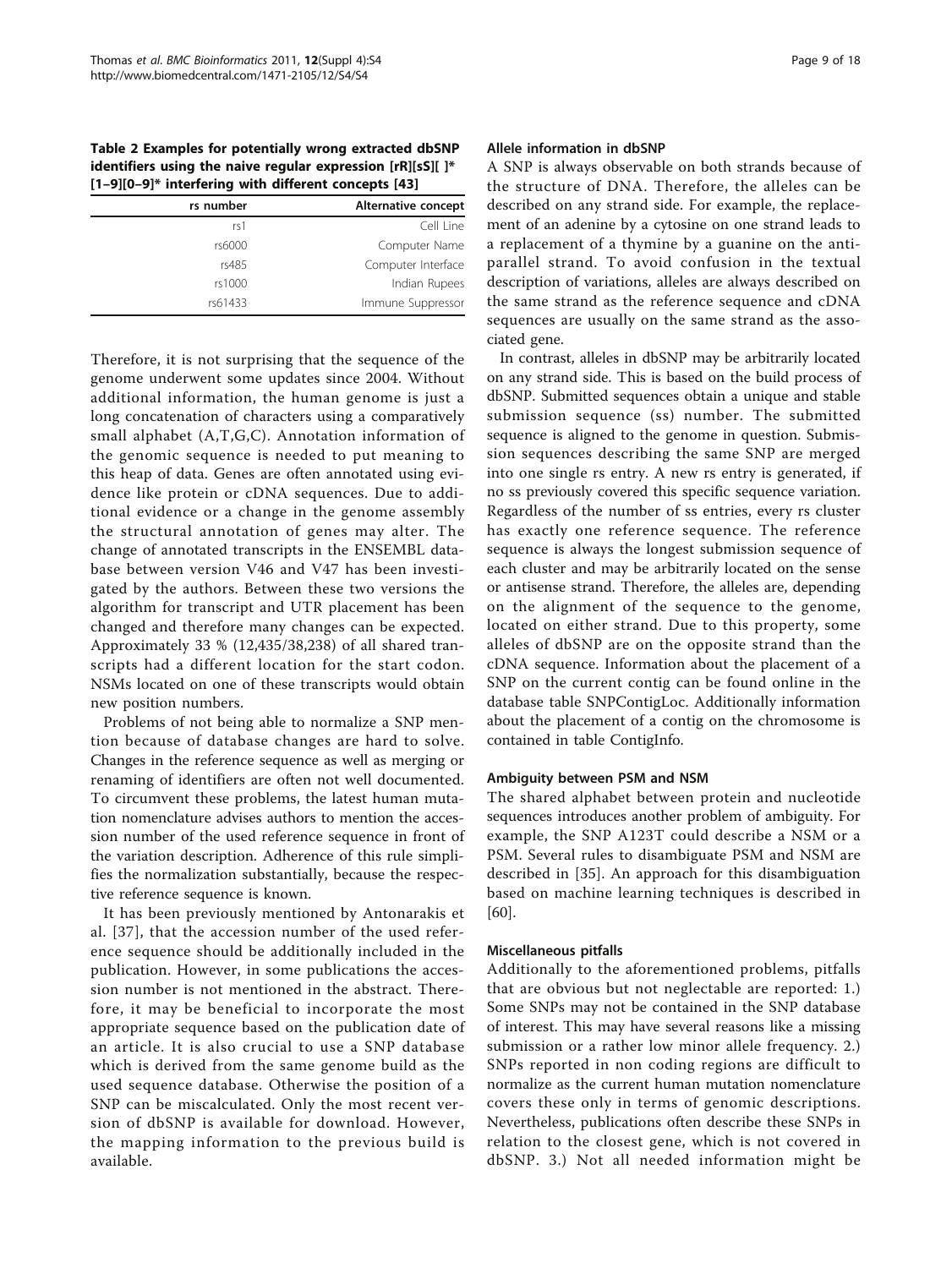explicitly mentioned in the abstract. For example, the associated gene might be only mentioned in the full text article. 4.) Typos can basically appear in all types of descriptions (alleles, locations,…) and may make the normalization infeasible.

## Previous approaches for SNP extraction

Manual extraction and normalization of SNP mentions is time consuming but feasible for specific domain topics. For example, the AlzGene database [[61\]](#page-16-0) contains manually harvested information about SNPs from full text publications associated with Alzheimer's disease.

Collecting such information on large scale requires automated methods due to the large amounts of published literature. Several text mining approaches for different purposes have been developed in the Life Science domain [\[62,63](#page-16-0)]. A typical problem for proper identification of biological entities in text is the lack of a common and widely established nomenclature. In context with the human variation nomenclature, many different ideas have been discussed [[31,32,36](#page-16-0)-[39,64\]](#page-16-0). In comparison to other NER tasks, only a few publications concentrated on the identification of SNPs and other types of small sequence variations in full text publications.

## Horn et al. 2004

MuteXt [\[33\]](#page-16-0) is an early method for the extraction of single point polymorphisms. MuteXt uses regular expressions to extract protein names and variation mentions. The system performance has been estimated for the protein families "nuclear hormone receptors" (NR) and "G-protein coupled receptors" (GPCR) and achieves a precision of 87.9 % and 85.8 % and a recall of 49.3 % and 64.5 % for GPCR and NR respectively.

## Rebholz-Schuhmann et al. 2004

The tool MEMA [[29](#page-16-0)] also uses regular expressions to extract variation mentions and gene names. In contrast to MuteXt, the system extracts variations on both nucleotide and amino acid level using the HUGO nomenclature [[65\]](#page-16-0) to automatically compile a dictionary to extract gene names. On a validation set consisting of 100 randomly selected MEDLINE abstracts containing either the key word "mutation" or "polymorphism" the system achieves a precision of 75% and a recall of 98%.

## Caporaso et al. 2007

An additional tool, solely concentrating on the extraction of non-synonymous variation mentions, is the freely available application MutationFinder [[52\]](#page-16-0). Nonsynonymous mutations are a special type of SNP, because they alter the encoded polypeptide chain and are therefore often described on amino acid level. The authors created a set of 759 patterns, to cover the most recent descriptions of variation mentions in text. On a published validation set consisting of 508 abstracts with 910 variations the system achieves a precision of 98 % and a recall of 81 %.

## Yip et al. 2007

An alternative approach described by Yip et al. [[34](#page-16-0)] focuses on the enrichment of sequence variations in the modSNP database [[66](#page-16-0)]. Similarly to the previous approaches, non-synonymous mentions are extracted using regular expressions. Extracted variations are associated with the respective protein, allowing for validation of the extracted wild type amino acid with the amino acid contained in the corresponding UniProt entry. The authors describe rules to handle systematic errors based on liberties in numbering of protein variation mentions. This information includes evidence for post-translational cleavage or alternative splicing, which may result in different sequence length and therefore in different sequence numbering. The authors report that using the annotation information covered in UniProt allows to validate about 20 % more variation mentions. The system achieves a precision of 89 % and recall of 84 % on the validation corpus provided by MutationFinder.

## Furlong et al. 2008

A different approach is OSIRIS V1.2 [[53](#page-16-0)], which identifies and normalizes any type of SNP (coding or non coding) to dbSNP identifiers. After selecting the genes mentioned in the abstract, the system retrieves all SNPs located on these genes and their corresponding terminology according to a SNP thesaurus. The terms are used for a pattern based search in the text and if found, the variation mentions are normalized to their corresponding database identifiers. The system achieves a precision of 99 % with a recall of 82 % on a validation set of 105 articles.

## McDonald et al. 2004 and Klinger et al. 2007

The usability of conditional random fields [[67\]](#page-16-0) to extract variation mentions, has been demonstrated by two approaches [[43,57](#page-16-0)]. The latter approach also extracts variation mentions described in the latest human mutation nomenclature and direct mentions of dbSNP identifier by regular expressions. For the extraction of protein and gene names, the rule and dictionary based approach ProMiner [[49\]](#page-16-0) is used. A normalization module maps identified variations to an unambiguous dbSNP identifier based on the extracted entities. On a corpus of 105 abstracts the normalization achieves a precision of 78 % and recall of 67 %.

## Rhee et al. 2008

While regular expression-based recognition of dbSNP identifiers is a component of the previously mentioned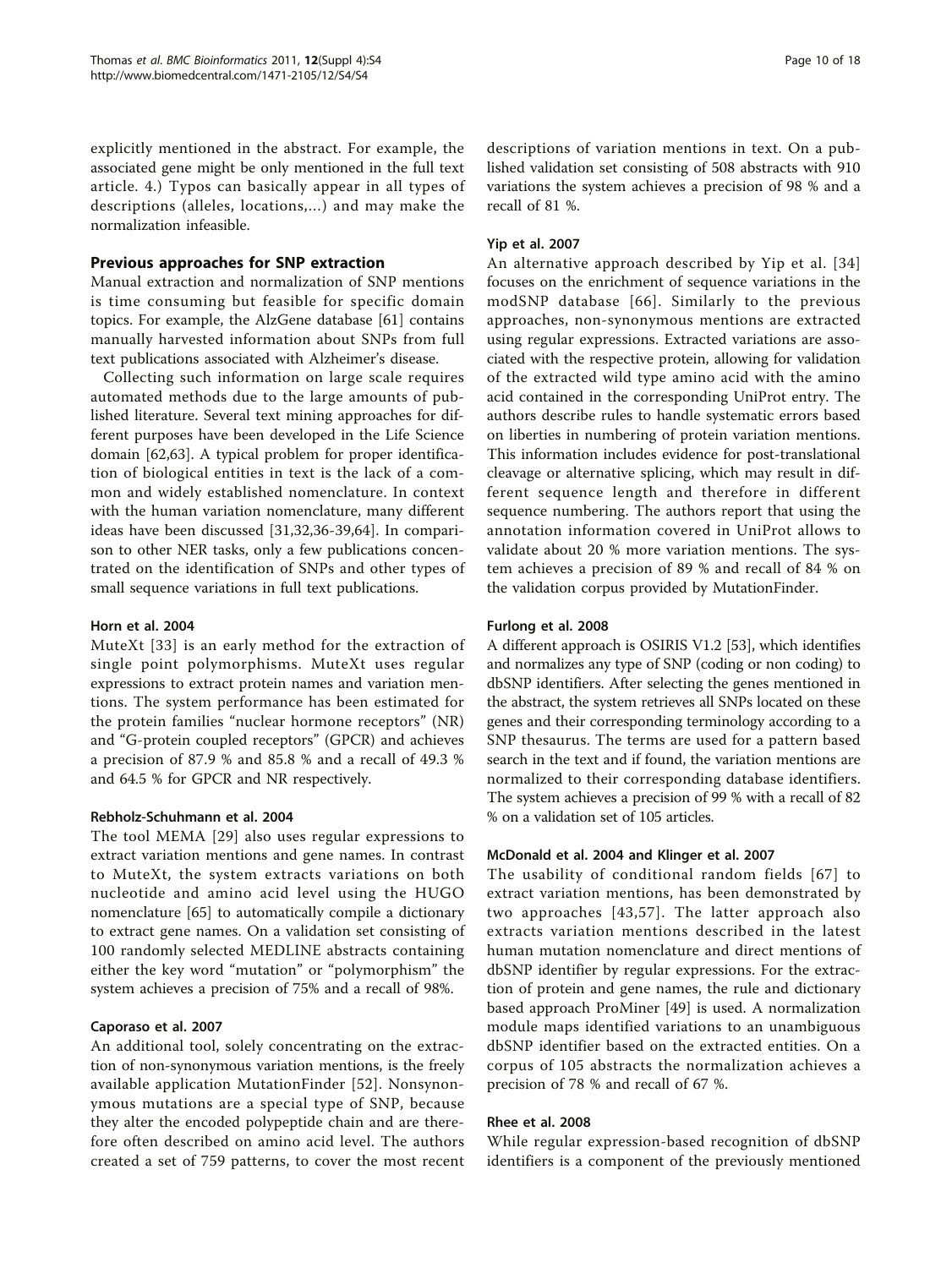system, the approach medRefSNP [\[68](#page-16-0)] focuses only on the extraction of such mentions from MEDLINE articles and OMIM. For this purpose, medRefSNP retrieves a list of relevant articles and extracts all dbSNP identifiers. The same is performed for all OMIM entries containing "Allelic Variants". Further information about extracted SNPs is retrieved from dbSNP. Data on linkage disequilibrium is downloaded from HapMap and cytoband location from the UCSC genome browser [[69](#page-16-0)]. SNPs located on genes are mapped to their specific Entrez Gene identifier. If available, pathway data for the gene is retrieved from KEGG [[70](#page-16-0)]. One disadvantage of the described approach is that only direct rs mentions are found in articles. Variations described only in terms of natural language cannot be found.

#### Krallinger et al. 2008

An approach to extract human kinase mutations is presented by Krallinger et al. [\[35\]](#page-16-0). Mutation mentions are extracted using MutationFinder and are classified into the categories natural- or induced-variant using a support vector machine classifier. The authors describe several simple but elegant rules to categorize ambiguous mutation mentions into PSM or NSM. For instance, 99.25 % of all PSM annotated in UniProt have a position number below 4000. Subsequently PSM are validated by using sequence information of the associated protein. Systematic errors in protein sequence numbering are also handled by different strategies.

#### Recapitulation

All discussed approaches are able to identify variation mentions in scientific texts. Although a framework for the systematic analysis of mutation extraction systems exists [\[71](#page-17-0)], the results of the described systems are, due to the different foci, barely comparable. Some systems like MuteXt, its successor Mutation GraB [[58\]](#page-16-0), the approach published by Yip et al., Krallinger et al. and Laurila et al. [\[72\]](#page-17-0) validate extracted PSMs by comparing the wild type amino acid with the amino acid stored in the corresponding UniProt entry. These articles describe observed problems concerning different residue numbering between the article and the protein sequence in UniProt. However, association of PSMs with protein identifiers is ambiguous, as different PSM may be associated with the same protein. Furthermore, such approaches neglect the normalization of NSM mentions, which provide a much higher ambiguity than PSM and are, therefore, more difficult to normalize.

Only OSIRIS and our approach associate extracted variations with unique SNP identifiers. Prior to the normalization of variations mentions with dbSNP, these approaches associate variation mentions with the corresponding gene or protein identifier. Therefore, these two approaches not only provide a normalization of variation mentions to dbSNP but also an association of variation mention to the corresponding gene/protein.

## Methods

#### Corpus generation

To find and describe typical real world problems, a corpus consisting of SNP mentions associated with their dbSNP accession number mentioned in the text has been generated. Only few articles describe a variation in terms of natural language and the corresponding rs number. An initial list of 2,232 relevant articles has been received from dbSNP help desk. These abstracts were annotated by dbSNP and are known to mention at least one dbSNP identifier. The 2,232 abstracts were then automatically screened for SNP mentions using a modified version of MutationFinder.

Modifications encompass five regular expressions matching different NSM variants of the notations introduced in Section Human Mutation Nomenclatures. These modifications allow the detection of NSM mentions and are available in the supplementary material. The strict amino-acid alphabet of MutationFinder has been expanded to match ambiguous symbols like Xle, which can be used to describe the two amino acids leucine or isoleucine. Also different variations of termination symbols like term, amber or opal have been added to detect nonsense mutations. Additionally, regular expressions matching variation mentions using the latest recommendations for a human mutation nomenclature have been generated. The mutation mentions described on the homepage of the human genome variation society have been used for developing these regular expressions.

All regular expressions have been applied to the initial corpus of 2,232 articles. Extracted SNP mentions are then manually checked and associated with the corresponding dbSNP entry. SNPs missed by any of the regular expressions are also added into the corpus, if they could be associated with a dbSNP identifier. Identical descriptions were extracted only once per abstract. This procedure resulted in 527 variation/rs number pairs. From the 385 distinct rs numbers, 21 were found to use outdated dbSNP identifiers. These were replaced by the currently valid identifiers of dbSNP build 128.

The main properties of our corpus are as follows:

• The 527 SNP mentions can be separated into 283 PSM and 244 NSM.

• 48 SNP mentions refer explicitly to the type of used reference sequence

• 19 SNP mentions use the IVS concept to describe intronic variations

• 17 PSM are ambiguous as they could be potentially interpreted as NSM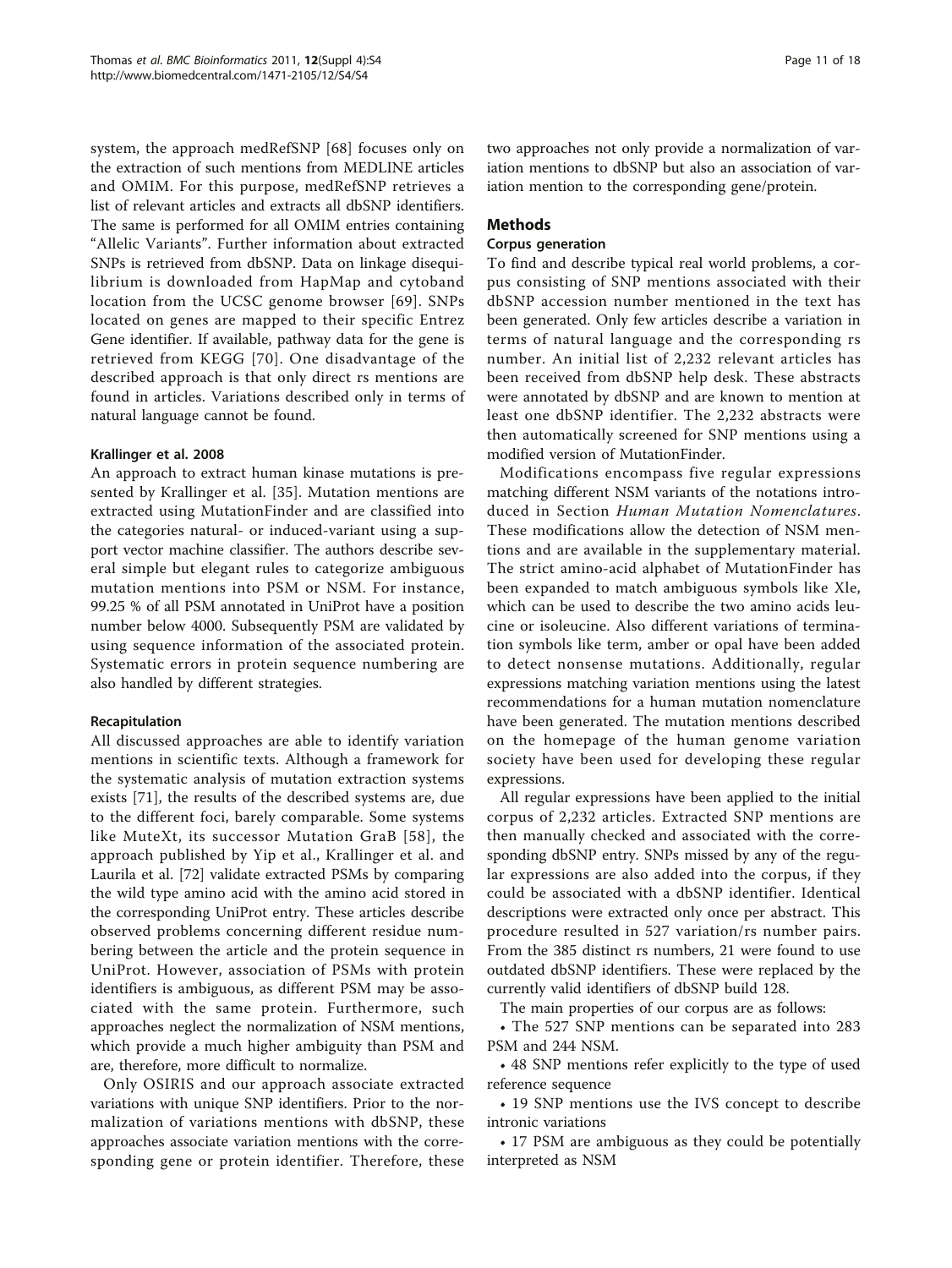#### Implementation details

For each rs number we extract information about the associated gene, the position on the chromosome, known alleles, and the orientation of the SNP in relation to the associated gene. This information is extracted from a local copy of dbSNP. If the SNP is located in the coding region, the respective amino acid residues are also extracted from dbSNP. To allow for compensation of systematic differences in numbering, we follow the approach described by Yip et al. and parse information about post translational modifications from UniProtKB. Gene centric information, like exon/intron boundaries or the location of the start codon is extracted from Entrez Gene and ENSEMBL databases. Although both databases use the same genomic reference sequence, the boundaries for some transcripts (and their number) differ. Therefore, information about transcripts has been included from both databases. Gene name recognition and normalization to Entrez Gene and UniProt is performed using ProMiner. For evaluation we assume a perfect named entity recognition of gene names, by manually adding genes missed by ProMiner but required for subsequent SNP-normalization. This information can be gathered directly from the corpus, as dbSNP entries are associated with their corresponding Entrez Gene identifier. This allows a realistic assessment of the normalization procedure as the normalization algorithm is not influenced by the limited recall of a gene name recognition procedure. Subsequently, the algorithm retrieves for each SNP mention in the corpus a list of dbSNP candidates. The list of candidates is collected by retrieving all dbSNP entries associated with a gene contained in the article. In other words the SNP mention is associated with all genes mentioned in an article. The method iterates over all dbSNP candidates and performs a validation for the specific SNP mention.

The normalization algorithm for one SNP mention and one dbSNP candidate is depicted in Figure [9](#page-12-0). The workflow disambiguates between PSM and NSM mentions. For ambiguous mentions like A123T the algorithm pursues both normalization strategies:

1.) For normalization of PSM the method first matches the extracted position against the dbSNP candidate. In case of a match the residues of the SNP mention are compared against the dbSNP residues. If both residues of the SNP mention are contained in the dbSNP candidate, the algorithm normalizes the mention. If the location of the SNP mention can not be validated, the algorithm incorporates knowledge about post translational modifications from UniProtKB. If any post translation modifications explains the difference in numbering the residues are validated. In case of a match the SNP mention is associated with the candidate. Otherwise the candidate is discarded.

2.) For NSM normalization the normalization procedure is more sophisticated, as several counting variants have been introduced. For each dbSNP entry we rebuild all different counting variants as described in Section Human Mutation Nomenclatures depending on the information where the SNP is located (Exon, Intron, UTR). These counting variants are calculated for each reference sequence associated with the current candidate entry. The algorithm reverses alleles (e. g.  $A - \frac{1}{G}$ becomes  $T - >C$ ), if the dbSNP reference sequence is located on the opposite strand than the reference sequence. Again, the algorithm attempts to validate first the position of the SNP mention with the dbSNP candidate. If the location of the SNP mention complies with any of the counting variants the corresponding alleles are also compared.

The algorithm does not distinguish between wildtype and mutated allele/residue as this information is usually based on the frequency in the observed population sample and does not necessarily resemble the recommendations for a human mutation nomenclature. Therefore, the normalization procedure checks if both alleles/residue are at the correct location, but allows changes in the directionality (e. g.  $A - \sum S$  becomes  $G - \sum A$ ).

#### Results and discussion

The general workflow described in Section Normalization Process was implemented as mentioned in Section Implementation details. The implementation correctly found 356 out of 527 variation/dbSNP pairs. The recall is 67.5% with a precision of 98.1 % (7 false positives in total). These 356 true positive SNPs can be further divided into 268 PSM and 88 NSM. Therefore, the recall is 94.7 % and 36.0 % for PSM and NSM respectively. Based on a manual inspection of each variation and the challenges described in the previous sections, typical problems and pitfalls are highlighted in the following.

## Inspection of normalization issues Protein sequence mutations

As previously described, two different counting variants for PSM are known. First, three PSMs with one digit lower than in the dbSNP entry have been found in the corpus. The reason for the different numbering is that the initiator amino acid is cleaved from the primary translation product. This leads to the observed difference of 1 between the textual description and the dbSNP entry. The corresponding authors were contacted and affirmed the deprecated property of the stated description. The authors used this description, because it is a long established term in the community. For all PSMs this information is covered in the UniProt feature initiator methionine. More information about these specific mutations is described in Table [3.](#page-12-0)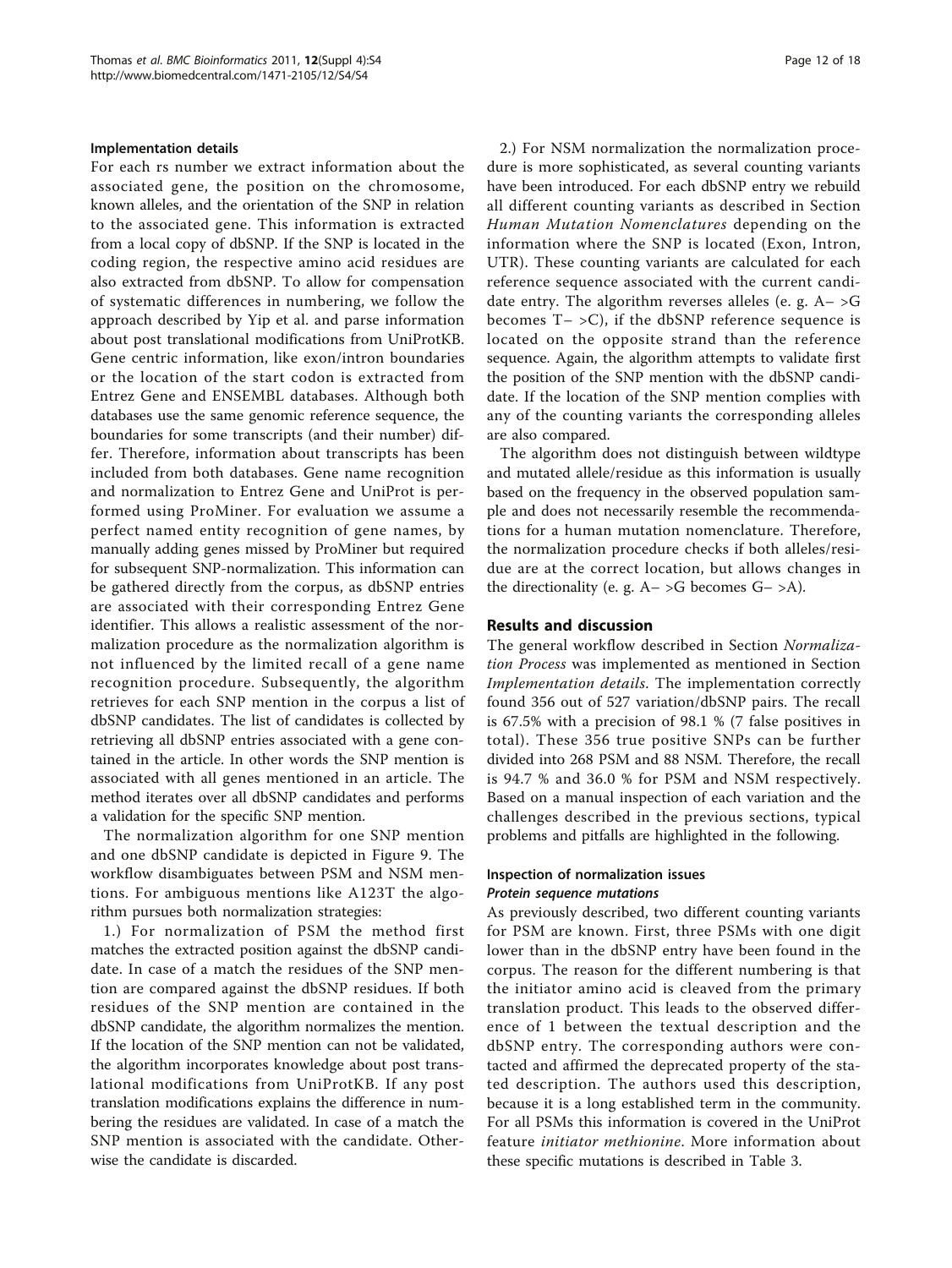<span id="page-12-0"></span>

Second, eight PSMs can be recovered using the "sequence annotation" feature information from Uni-ProtKB. A complete list of recovered SNPs is depicted in Table 4. It shows which PSM could be recovered by using which UniProtKB entry and feature. It is noteworthy that not all PSMs could be recovered using Uni-Prot as additional information source. For example, Ha et al. [[73](#page-17-0)] describe three different non synonymous SNPs on gene SDC3. For all three SNPs a constant difference of 52 amino acids in comparison to the described dbSNP entry can be observed. However, no feature of the corresponding UniProtKB entry (O75056) provides evidence for this constant offset. At present it is unclear to us from which reference sequence these positions have been derived. These PSMs could have been normalized using the methods proposed in [\[35](#page-16-0),[72](#page-17-0)] to handle systematic numbering errors for PSM.

Table 3 Normalized SNPs which derive the location one position after the leading amino acid

| <b>PMID</b> | dbSNP identifier |           | Mention in text Mention in dbSNP |
|-------------|------------------|-----------|----------------------------------|
| 16489054    | rs605059         | Ser312Gly | Ser313Gly                        |
| 16525568    | rs5985           | Val34Leu  | Val35Leu                         |
| 17241179    | rs5985           | Val34Leu  | Val35Leu                         |

#### Location of alleles on opposite strand side

As previously described, the dbSNP reference sequence can be located on the opposite strand than in the mentioned NSM. This property is observed seven times in the dataset. Therefore, the dbSNP entry describes the alleles on the opposite strand than the variation mention in the text. To successfully recover those variations one has to reverse the alleles contained in the dbSNP

| Table 4 Overview of all recovered polymorphisms using |  |
|-------------------------------------------------------|--|
| UniProtKB as additional data source                   |  |

| <b>PMID</b> | dbSNP<br>identifier | Variation              | <b>UniProtKB</b><br>id | <b>Used feature</b> |
|-------------|---------------------|------------------------|------------------------|---------------------|
| 16368448    | rs5063              | Val7Met                | P01160                 | Signal: 1-25        |
| 17196207    | rs5882              | <b>I405V</b>           | P11597                 | Signal: 1-17        |
| 17344938    | rs1123617           | Val <sub>227</sub> Ile | Q15849                 | Var_Seq: 1-<br>523  |
| 17344938    | rs3745009           | Ala357Thr              | O15849                 | Var_Seq: 1-<br>523  |
| 17517687    | rs1041981           | Thr <sub>26</sub> Asn  | P01374                 | Signal: 1-34        |
| 17634448    | rs2230199           | Arg80Gly               | P01024                 | Signal: 1-22        |
| 17944986    | rs6136              | Thr715Pro              | P16109                 | Signal: 1-41        |
| 18034366    | rs5882              | <b>I405V</b>           | P11597                 | Signal: 1-17        |
|             |                     |                        |                        |                     |

The fourth column refers to the used UniProtKB entry and the fifth column shows which specific feature has been used to recover this variation.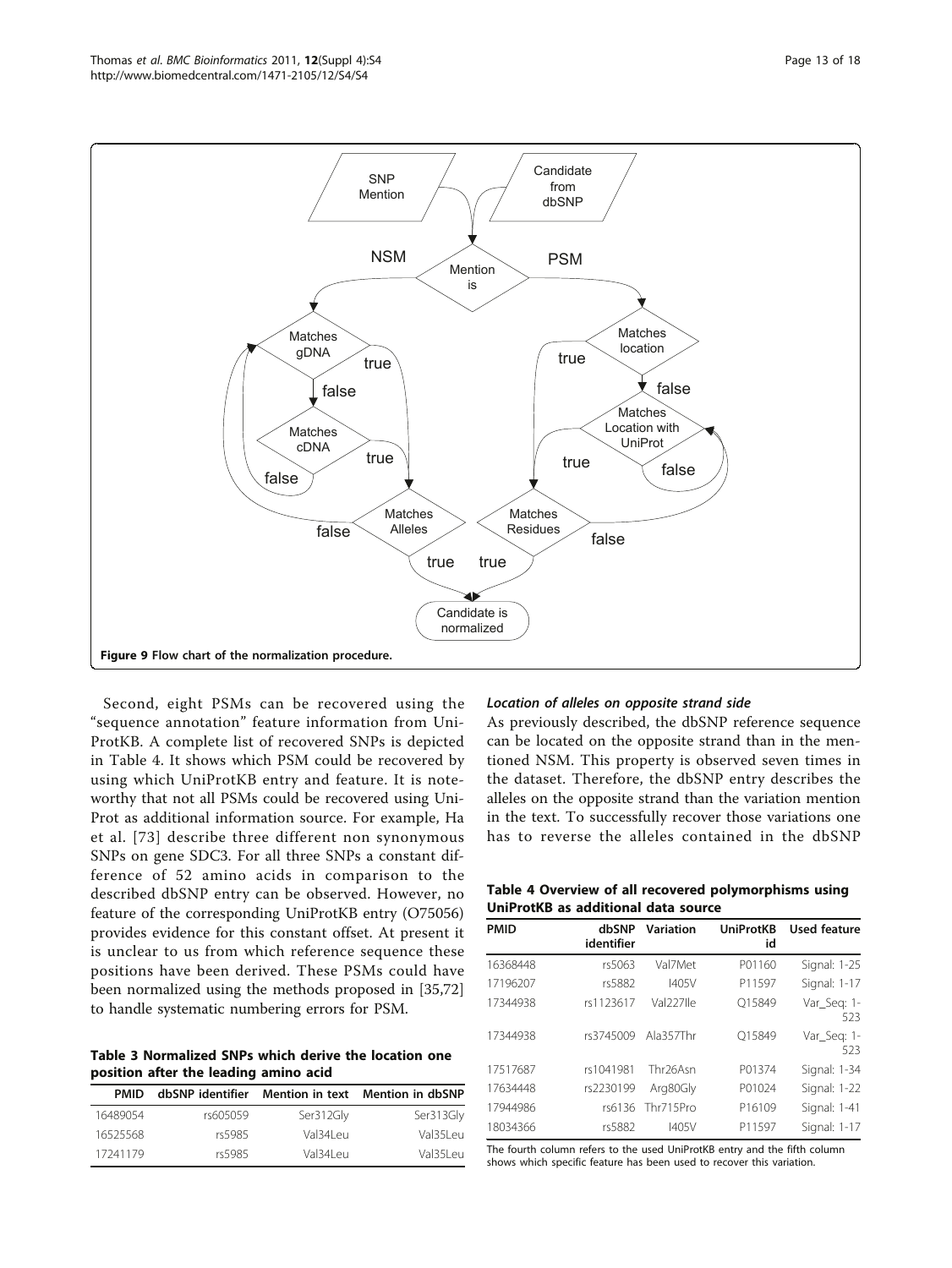database. Detailed information for these NSMs is listed in Table 5.

## Permutation of dbSNP identifiers

Additionally to these systematic errors, the numeric patterns of five rs numbers are wrongly described in the text. A detailed description can be found in Table 6. It can be seen, that the rs numbers for three SNPs differ only in one digit and for the remaining two entries two digits have been transposed. It is noteworthy that the rs number of the first variation "V660L" is described once correctly and once wrongly in the abstract. It is therefore probable that the wrong description occurred due to a transcription error. None of the remaining dbSNP entries represent the described variation in the text. Two variations (rs8192673 and rs861529) are located in intronic regions and one (rs2308237) is located on genomic background, where the described non synonymous mutations cannot occur. For rs8192673 the error has been discovered and an erratum has been published [[74\]](#page-17-0). Non-systematic errors like these may occur in different steps of the publication process. It is likely that similar errors also happen for other numbers like the location of an mutation or accession numbers. However, such errors should be rare and we have not found such errors in our corpus.

Independent from our corpus an error in the description of a SNP by Yoneyama et al. [[75\]](#page-17-0) has been observed. The authors describe the substitution of an alanine to proline at amino acid 459 in COL1A2. We believe that the correct location is amino acid 549 and the corresponding dbSNP identifier is rs42524. A first indicator is that at position 459 an isoleucine is located instead of the described alanine and no UniProtKB feature provides evidence for a systematic error. In the corresponding letter by Arnold et al. [[76](#page-17-0)] the variation is described as Ala549Pro (rs42524).

#### Duplicate dbSNP entries

Due to the building process of dbSNP more than one rs entry for one SNP can be generated. This is the case when the flanking region of the ss entries substantially differs. In this case the genomic location for both

Table 5 Normalized SNP mentions, where the alleles of dbSNP (build 128) are located on the opposite strand than the corresponding gene

| <b>PMID</b> | dbSNP identifier | Variation             | Alleles in dbSNP |
|-------------|------------------|-----------------------|------------------|
| 16144952    | rs2077647        | T30C                  | A/G              |
| 17480010    | rs1867561        | $-135C \rightarrow G$ | C/G              |
| 17495420    | rs1572983        | $59G \rightarrow A$   | C/T              |
| 17630229    | rs5569           | G1287A                | C/T              |
| 17917281    | rs5569           | G1287A                | CЛ               |
| 18203168    | rs234706         | C699T                 | A/G              |
| 18280297    | rs4614723        | $3823G \rightarrow A$ |                  |

| Table 6 List of SNPs described by false dbSNP identifiers |  |  |
|-----------------------------------------------------------|--|--|
| in the publication                                        |  |  |

|          | <b>PMID</b> Variation | Specified dbSNP<br>identifier | <b>Correct dbSNP</b><br>identifier |
|----------|-----------------------|-------------------------------|------------------------------------|
| 16614108 | V6601                 | rs1042638                     | rs1042838                          |
| 17301261 | 1793G > A             | rs2274976                     | rs2274967                          |
| 17390150 | G482S                 | rs8192673                     | rs8192678                          |
| 17701750 | T241M                 | rs861529                      | rs861539                           |
| 18268114 | <b>K178R</b>          | rs2308237                     | rs2308327                          |

The observed difference between correct and wrong identifier is highlighted in bold and usually is one or two digits.

dbSNP entries is the same but the dbSNP entries are not merged. This has been observed for two SNP mentions, which could be associated to both rs numbers. The entries are shown in Table 7. Please note that the second mention has been already merged to rs6670 in the latest dbSNP release.

#### dbSNP entries associated with no gene entry

During the analysis we observed that five dbSNP entries are not associated with the gene mentioned in the text. According to dbSNP the entries shown in Table [8](#page-14-0), are not associated with any gene. This is reasonable as all mentions describe a variation located far upstream in the promoter region of the gene mentioned in the text. To normalize such mentions one would have to extract the genomic coordinates of a gene and find dbSNP entries approximate to this gene.

#### Ambiguity between PSM and NSM

The short form of 17 PSM is ambiguous in that it could also be interpreted as a NSM. Some examples are provided in Table [9.](#page-14-0) All 17 mentions would have been correctly identified as PSM by the rules mentioned in [\[35](#page-16-0)]. It is noteworthy that this problem might be self-inflicted as some tools, like MutationFinder, normalize amino acids to one letter codes. For example the mention Ala357Thr would be normalized to A357T and the mention would have become ambiguous. Considering that information would have allowed to classify 9 mentions as PSM. Therefore this simple rule could be added to the ideas described by Krallinger et al. to distinguish PSM and NSM.

From 244 NSM, 65 use a minus character, 30 mention the used reference sequence (c. or g.), and 19 are described by the IVS concept. Therefore 114 of 244 NSM could be previously classified as NSM. For the remaining NSM the normalization algorithm performs a NSM and PSM normalization.

|  |  |  |  |  |  |  |  | Table 7 SNPs with more than one valid dbSNP entry |  |
|--|--|--|--|--|--|--|--|---------------------------------------------------|--|
|--|--|--|--|--|--|--|--|---------------------------------------------------|--|

| <b>PMID</b>        | <b>SNP</b> |            | rs number in text also valid dbSNP identifier |
|--------------------|------------|------------|-----------------------------------------------|
| $16652158 - 77750$ |            | rs11553656 | rs3213245                                     |
| 17289909 A8618T    |            | rs45566835 | rs6670                                        |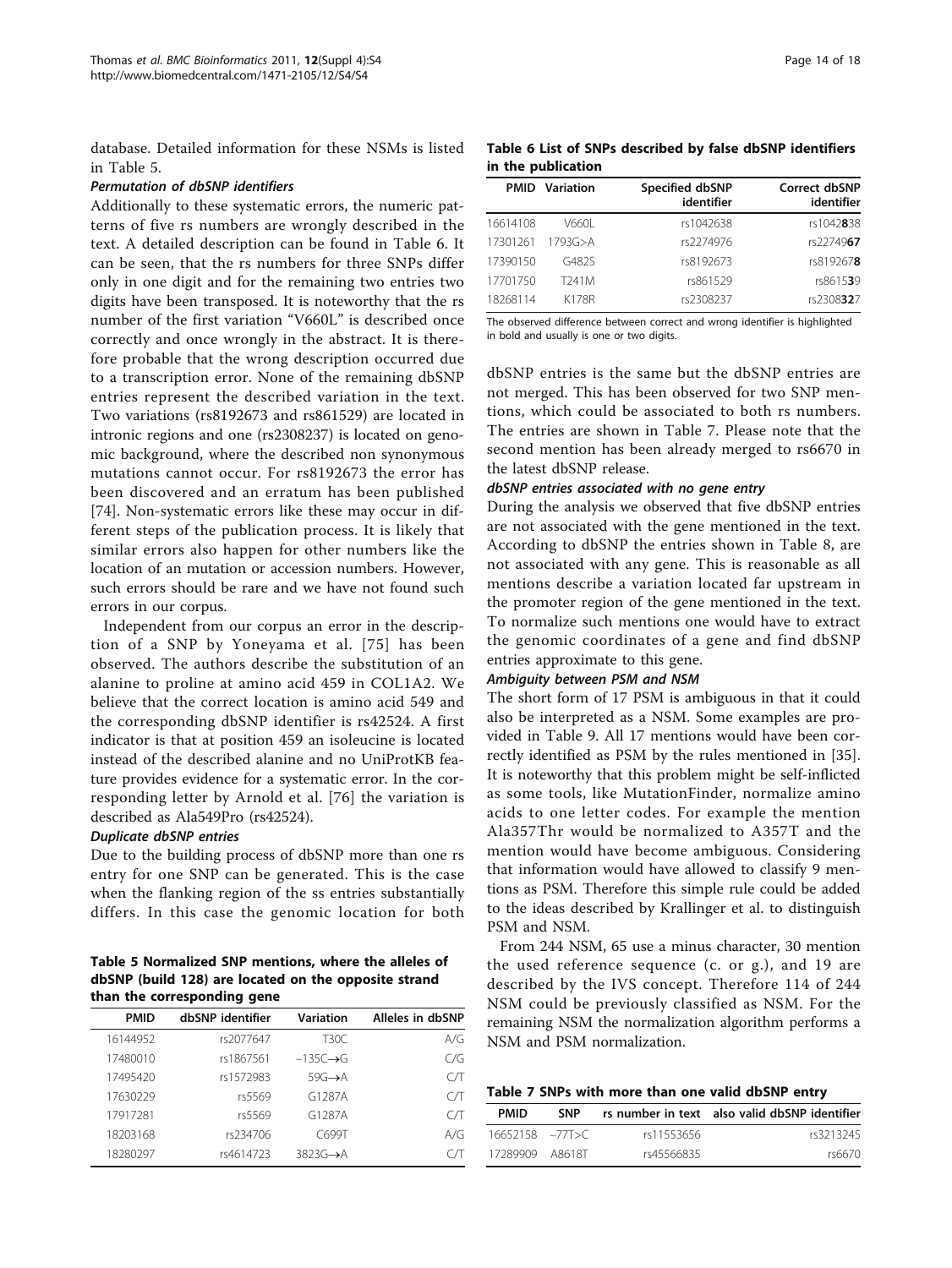<span id="page-14-0"></span>Table 8 SNPs without gene association according to dbSNP

| <b>PMID</b> |                    |           | SNP mention dbSNP identifier Entrez Gene Identifier |
|-------------|--------------------|-----------|-----------------------------------------------------|
| 15823203    | $-3608T > C$       | rs7379701 | 9607                                                |
| 16670163    | $q.-420C->G$       | rs862513  | 56729                                               |
| 17363416    | $c - 9610$ G $> A$ | rs8007267 | 2643                                                |
| 17604842    | $-C8347G$          | rs4131347 | 121278                                              |
| 18059035    | $G-2548A$          | rs7799039 | 3952                                                |

The last column mentions the associated gene according to the original article.

## Change of directionality

The distinction between wild type and mutated residue/ allele is usually based on frequency in the specific population sample. However, the human variation nomenclature advises authors to use the nucleotide/residue of the reference sequence as wild type. This sometimes leads to a change in directionality between the alleles/residues described in the mutation mention and the corresponding database entry. This problem can be observed for 86 out of 244 (35.2%) NSM and 53 out of 283 (18.7%) PSM in our corpus. Examples for flipped wildtype and mutated alleles are provided in Table 10.

All problems observed in our corpus are summarized in Table 11

#### Conclusions

Normalization and interpretation of SNP mentions is highly challenging for human readers as well as automated machineries. In this paper, we discussed several common pitfalls which have to be overcome for successful normalization of variation mentions to dbSNP. Most of them are generally valid and apply also for other SNP databases.

In particular we depicted a number of observed real world examples based on a corpus of 527 SNP/dbSNP pairs. Using this corpus reveals non-systematic errors like permutation of numbers, which are hard to find. We demonstrate that our developed normalization algorithm produces precise results for both PSM and NSM. However, the recall for the normalization of PSM is substantially better (94.7 %) than for NSM (36.0 %). We believe that this might have several reasons: First, our approach currently incorporates no provenance information and uses only the latest gene annotations from

Table 9 Mentions of protein sequence mutations which might also refer to a nucleotide sequence mutation

|             | .          |                  |
|-------------|------------|------------------|
| <b>PMID</b> | <b>SNP</b> | dbSNP identifier |
| 16336637    | A206T      | rs2235491        |
| 16336637    | G870A      | rs603965         |
| 17096334    | A394T      | rs2305160        |
| .           | .          | .                |

Table 10 Examples of SNPs where a change of directionality between textual description and dbSNP entry can be observed

| <b>PMID</b> | <b>SNP</b>    | dbSNP identifier |
|-------------|---------------|------------------|
| 17582620    | $IVS3+411C>T$ | rs2486001        |
| 18300940    | S312N         | rs2293275        |
| 18470941    | p.V432L       | rs1056836        |
| $\cdots$    | $\cdots$      | .                |
|             |               |                  |

ENSEMBL and Entrez Gene. Second, the early papers on mutation nomenclature pointed out, that the lack of a complete reference sequence might lead to an almost arbitrary position numbering and domain experts might stick to these deprecated references. Third, manual conversion of a SNP into any mutation nomenclature is, without any computational assistance like Mutalyzer, error prone. Finally, sequencing errors might lead to small but substantial differences in numbering. To overcome the limited recall for NSM normalization we plan to incorporate RefSeq transcripts, which are derived from GenBank and provide current and deprecated annotations for genes.

We believe the developed corpus will help to facilitate further development in the normalization of SNPs to dbSNP identifiers and will assist the community progress toward a common corpus useful for the systematic evaluation of grounding tools. The annotated corpus is available at [http://www.scai.fraunhofer.de/snp-normali](http://www.scai.fraunhofer.de/snp-normalization-corpus.html)[zation-corpus.html.](http://www.scai.fraunhofer.de/snp-normalization-corpus.html)

## List of abbreviations and recently used biological terms

- cDNA: Complementary DNA
	- gDNA: Genomic DNA
	- IVS: Intervening Sequence

• Mutation: Refers to rare variants which often cause diseases and affect conserved residues in the protein sequence. Also used to refer to modified residues in a sequence after the experimental procedure of mutagenesis; NSM: Nucleotide Sequence Mutation

|          | Table 11 Problematic cases contained in the corpus of |  |  |  |
|----------|-------------------------------------------------------|--|--|--|
| 527 SNPs |                                                       |  |  |  |

| Type                                            |
|-------------------------------------------------|
| Initial amino acid not counted                  |
| PSM deduced from mature protein                 |
| dbSNP entry on reverse strand                   |
| Typing error in rs number                       |
| Ambiguous dbSNP entries                         |
| Mutation not associated with the mentioned gene |
| Ambiguous PSM                                   |
| Change of directionality                        |
|                                                 |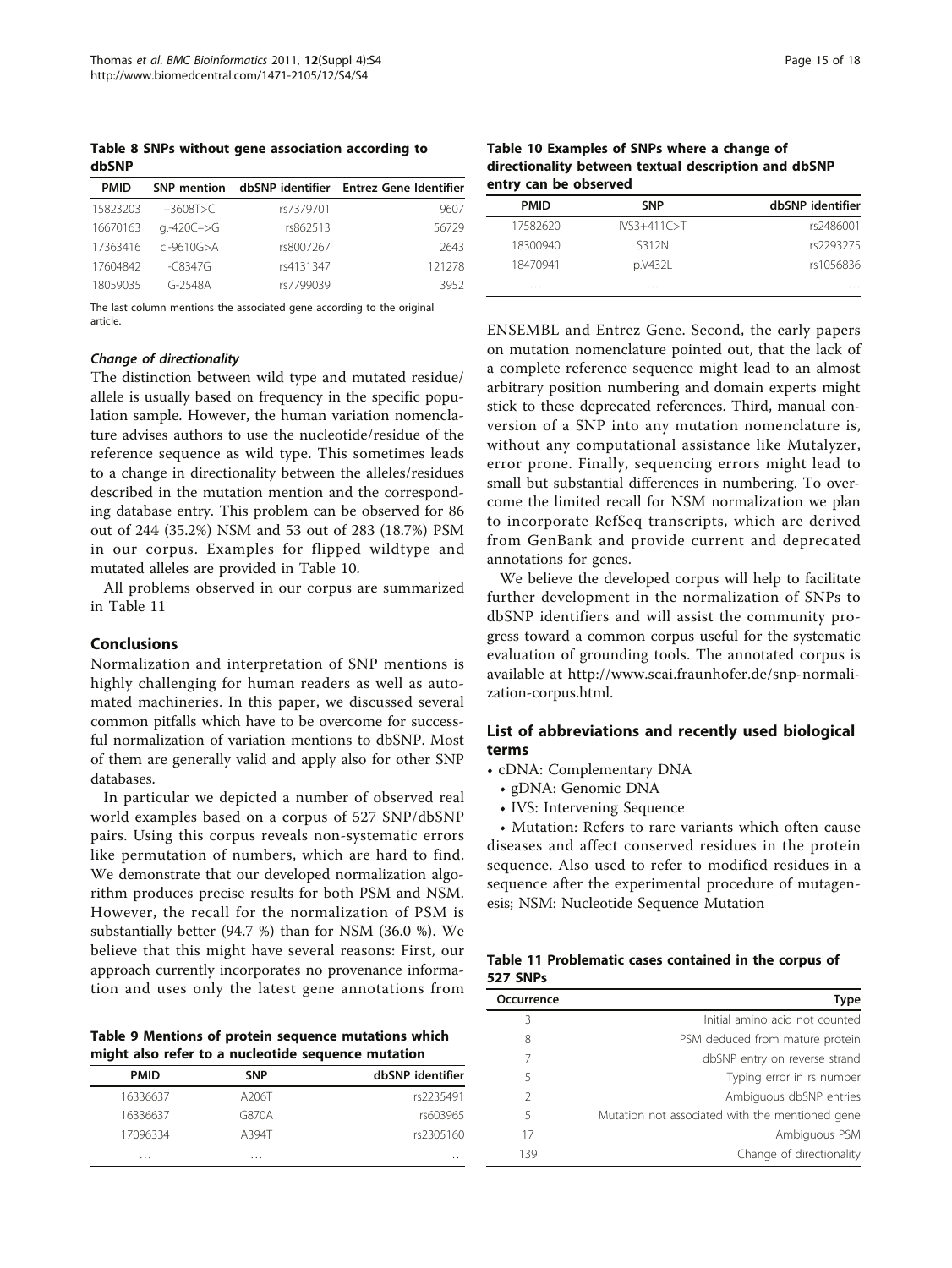<span id="page-15-0"></span>• PSM: Protein Sequence Mutation; SNP: Single Nucleotide Polymorphisms or SNPs are DNA sequence variations in which a single nucleotide (A, G, C or T) is altered. SNPs are also referred as polymorphisms, natural variants, or common variants because they have a minor allele frequency in the population of at least 1 %. In contrast, rare variants have a minor allele frequency of less than 1 %. SNP mention: Textual description of a SNP

• UTR: Untranslated Region

• Variation: Any kind of short range sequence variation in the nucleotide sequence of the genome

• Variation mention: Textual description of a variation

#### Acknowledgements

We wish to thank Samira Jaeger and Stefanie Goller for critical comments on the manuscript and dbSNP helpdesk for discussing several aspects of dbSNP. This work has been partially funded by the Max-Planck Society-Fraunhofer Society Machine Learning Collaboration [\(http://lip.fml.tuebingen.](http://lip.fml.tuebingen.mpg.de/) [mpg.de/](http://lip.fml.tuebingen.mpg.de/)), by the framework of the European integrated project @neurIST, which is co-financed by the European Commission through the contract no. IST-027703 (see [http://www.aneurist.org\)](http://www.aneurist.org)and by grants from Instituto de Salud Carlos III FEDER (CP10/00524). The Research Unit on Biomedical Informatics (GRIB) is a node of the Spanish National Institute of Bioinformatics (INB) and a member of the COMBIOMED network. This article has been published as part of BMC Bioinformatics Volume 12 Supplement 4, 2011: Proceedings of the European Conference on Computational Biology (ECCB) 2010 Workshop: Annotation, interpretation and management of mutation (AIMM). The full contents of the supplement are available online at [http://www.biomedcentral.com/1471-2105/11?](http://www.biomedcentral.com/1471-2105/11?issue=S4) [issue=S4.](http://www.biomedcentral.com/1471-2105/11?issue=S4)

#### Author details

<sup>1</sup> Fraunhofer Institute for Algorithms and Scientific Computing (SCAI), Department of Bioinformatics, Schloss Birlinghoven, 53754 Sankt Augustin, Germany. <sup>2</sup>Knowledge Management in Bioinformatics, Humboldt-University Berlin, Unter den Linden 6, 10099 Berlin, Germany. <sup>3</sup>Research Unit on Biomedical Informatics (GRIB), IMIM-Hospital del Mar, UPF, PRBB, c/Dr.<br>Aiguader 88, E-08003 Barcelona, Spain. <sup>4</sup>University of Applied Science and Arts Dortmund, Department of Computer Science, Emil-Figge-Str. 42, 44227 Dortmund, Germany.

#### Authors contributions

PET and RK wrote the main parts of this paper. PET annotated and analyzed the corpus and implemented the system. RK, LIF and CMF were involved in substantial discussions of aspects described here and revised this contribution. MHA critically revised the manuscript.

#### Competing interests

The authors declare that they have no competing interests.

#### Published: 5 July 2011

#### References

- 1. Collins FS, Brooks LD, Chakravarti A: [A DNA polymorphism discovery](http://www.ncbi.nlm.nih.gov/pubmed/9872978?dopt=Abstract) [resource for research on human genetic variation.](http://www.ncbi.nlm.nih.gov/pubmed/9872978?dopt=Abstract) Genome Research 1998, 8(12):1229-1231.
- 2. Rösler A, Bailey L, Jones S, Briggs J, Cuss S, Horsey I, Kenrick M, Kingsmore S, Kent L, Pickering J, Knott T, Shipstone E, Scozzafava G: [Rolling](http://www.ncbi.nlm.nih.gov/pubmed/11563139?dopt=Abstract) [circle amplification for scoring single nucleotide polymorphisms.](http://www.ncbi.nlm.nih.gov/pubmed/11563139?dopt=Abstract) Nucleosides Nucleotides Nucleic Acids 2001, 20(4-7):893-894.
- 3. Ke X, Taylor MS, Cardon LR: [Singleton SNPs in the human genome and](http://www.ncbi.nlm.nih.gov/pubmed/18197193?dopt=Abstract) [implications for genome-wide association studies.](http://www.ncbi.nlm.nih.gov/pubmed/18197193?dopt=Abstract) European Journal of Human Genetics 2008, 16(4):506-515.
- Ingram VM: [A specific chemical difference between the globins of](http://www.ncbi.nlm.nih.gov/pubmed/13369537?dopt=Abstract) [normal human and sickle-cell anaemia haemoglobin.](http://www.ncbi.nlm.nih.gov/pubmed/13369537?dopt=Abstract) Nature 1956, 178(4537):792-794.
- 5. Chang JC, Kan YW: [beta 0 thalassemia, a nonsense mutation in man.](http://www.ncbi.nlm.nih.gov/pubmed/88735?dopt=Abstract) Proceedings of the National Academy of Sciences of the United States of America 1979, 76(6):2886-2889.
- 6. Hamosh A, King TM, Rosenstein BJ, Corey M, Levison H, Durie P, Tsui LC, McIntosh I, Keston M, Brock DJ: [Cystic fibrosis patients bearing both the](http://www.ncbi.nlm.nih.gov/pubmed/1379413?dopt=Abstract) [common missense mutation Gly](http://www.ncbi.nlm.nih.gov/pubmed/1379413?dopt=Abstract)——Asp at codon 551 and the delta [F508 mutation are clinically indistinguishable from delta F508](http://www.ncbi.nlm.nih.gov/pubmed/1379413?dopt=Abstract) [homozygotes, except for decreased risk of meconium ileus.](http://www.ncbi.nlm.nih.gov/pubmed/1379413?dopt=Abstract) American Journal of Human Genetics 1992, 51(2):245-250.
- 7. Goldstein JA: [Clinical relevance of genetic polymorphisms in the human](http://www.ncbi.nlm.nih.gov/pubmed/11678778?dopt=Abstract) [CYP2C subfamily.](http://www.ncbi.nlm.nih.gov/pubmed/11678778?dopt=Abstract) British Journal Of Clinical Pharmacology 2001, 52(4):349-355.
- 8. Lee CR: [CYP2C9 genotype as a predictor of drug disposition in humans.](http://www.ncbi.nlm.nih.gov/pubmed/15349140?dopt=Abstract) Methods and Findings in Experimental and Clinical Pharmacology 2004, 26(6):463-472.
- 9. Yanase K, Tsukahara S, Mitsuhashi J, Sugimoto Y: [Functional SNPs of the](http://www.ncbi.nlm.nih.gov/pubmed/16303243?dopt=Abstract) [breast cancer resistance protein-therapeutic effects and inhibitor](http://www.ncbi.nlm.nih.gov/pubmed/16303243?dopt=Abstract) [development.](http://www.ncbi.nlm.nih.gov/pubmed/16303243?dopt=Abstract) Cancer Letters 2006, 234:73-80.
- 10. Hamosh A, Scott AF, Amberger JS, Bocchini CA, McKusick VA: [Online](http://www.ncbi.nlm.nih.gov/pubmed/15608251?dopt=Abstract) [Mendelian Inheritance in Man \(OMIM\), a knowledgebase of human](http://www.ncbi.nlm.nih.gov/pubmed/15608251?dopt=Abstract) [genes and genetic disorders.](http://www.ncbi.nlm.nih.gov/pubmed/15608251?dopt=Abstract) Nucleic Acids Research 2005, 33(Database issue):D514-D517.
- 11. Hirakawa M, Tanaka T, Hashimoto Y, Kuroda M, Takagi T, Nakamura Y: [JSNP:](http://www.ncbi.nlm.nih.gov/pubmed/11752280?dopt=Abstract) [a database of common gene variations in the Japanese population.](http://www.ncbi.nlm.nih.gov/pubmed/11752280?dopt=Abstract) Nucleic Acids Research 2002, 30:158-162.
- 12. Cooper JW, Kershenbaum A: [Discovery of protein-protein interactions](http://www.ncbi.nlm.nih.gov/pubmed/15941473?dopt=Abstract) [using a combination of linguistic, statistical and graphical information.](http://www.ncbi.nlm.nih.gov/pubmed/15941473?dopt=Abstract) BMC Bioinformatics 2005, 6:143.
- 13. Sherry ST, Ward MH, Kholodov M, Baker J, Phan L, Smigielski EM, Sirotkin K: [dbSNP: the NCBI database of genetic variation.](http://www.ncbi.nlm.nih.gov/pubmed/11125122?dopt=Abstract) Nucleic Acids Research 2001, 29:308-311.
- 14. Maglott D, Ostell J, Pruitt KD, Tatusova T: [Entrez Gene: gene-centered](http://www.ncbi.nlm.nih.gov/pubmed/15608257?dopt=Abstract) [information at NCBI.](http://www.ncbi.nlm.nih.gov/pubmed/15608257?dopt=Abstract) Nucleic Acids Research 2005, 33(Database issue): D54-D58.
- 15. Benson DA, Karsch-Mizrachi I, Lipman DJ, Ostell J, Wheeler DL: [GenBank.](http://www.ncbi.nlm.nih.gov/pubmed/18073190?dopt=Abstract) Nucleic Acids Research 2008, 36(Database issue):D25-D30.
- 16. The UniProt Consortium: The Universal Protein Resource (UniProt) in 2010. Nucleic Acids Res 2009.
- 17. International HapMap Consortium: [A haplotype map of the human](http://www.ncbi.nlm.nih.gov/pubmed/16255080?dopt=Abstract) [genome.](http://www.ncbi.nlm.nih.gov/pubmed/16255080?dopt=Abstract) Nature 2005, 437(7063):1299-1320.
- 18. Flicek P, Aken BL, Beal K, Ballester B, Caccamo M, Chen Y, Clarke L, Coates G, Cunningham F, Cutts T, Down T, Dyer SC, Eyre T, Fitzgerald S, Fernandez-Banet J, Gräf S, Haider S, Hammond M, Holland R, Howe KL, Howe K, Johnson N, Jenkinson A, Kähäri A, Keefe D, Kokocinski F, Kulesha E, Lawson D, Longden I, Megy K, Meidl P, Overduin B, Parker A, Pritchard B, Prlic A, Rice S, Rios D, Schuster M, Sealy I, Slater G, Smedley D, Spudich G, Trevanion S, Vilella AJ, Vogel J, White S, Wood M, Birney E, Cox T, Curwen V, Durbin R, Fernandez-Suarez XM, Herrero J, Hubbard TJP, Kasprzyk A, Proctor G, Smith J, Ureta-Vidal A, Searle S: [Ensembl 2008.](http://www.ncbi.nlm.nih.gov/pubmed/18000006?dopt=Abstract) Nucleic Acids Research 2008, 36(Database issue):D707-D714.
- 19. SNPedia. [[http://www.snpedia.com/\]](http://www.snpedia.com/).
- 20. Matsuzaki H, Loi H, Dong S, Tsai YY, Fang J, Law J, Di X, Liu WM, Yang G, Liu G, Huang J, Kennedy GC, Ryder TB, Marcus GA, Walsh PS, Shriver MD, Puck JM, Jones KW, Mei R: [Parallel genotyping of over 10,000 SNPs using](http://www.ncbi.nlm.nih.gov/pubmed/14993208?dopt=Abstract) [a one-primer assay on a high-density oligonucleotide array.](http://www.ncbi.nlm.nih.gov/pubmed/14993208?dopt=Abstract) Genome Research 2004, 14(3):414-425.
- 21. Lechner D, Lathrop GM, Gut IG: [Large-scale genotyping by mass](http://www.ncbi.nlm.nih.gov/pubmed/11827820?dopt=Abstract) [spectrometry: experience, advances and obstacles.](http://www.ncbi.nlm.nih.gov/pubmed/11827820?dopt=Abstract) Current Opinion in Chemical Biology 2002, 6:31-38.
- 22. Meng Z, Simmons-Willis TA, Limbach PA: [The use of mass spectrometry in](http://www.ncbi.nlm.nih.gov/pubmed/14715314?dopt=Abstract) [genomics.](http://www.ncbi.nlm.nih.gov/pubmed/14715314?dopt=Abstract) Biomolecular Engineering 2004, 21:1-13.
- 23. Margulies M, Egholm M, Altman WE, Attiya S, Bader JS, Bemben LA, Berka J, Braverman MS, Chen YJ, Chen Z, Dewell SB, Du L, Fierro JM, Gomes XV, Godwin BC, He W, Helgesen S, Ho CH, Ho CH, Irzyk GP, Jando SC, Alenquer MLI, Jarvie TP, Jirage KB, Kim JB, Knight JR, Lanza JR, Leamon JH, Lefkowitz SM, Lei M, Li J, Lohman KL, Lu H, Makhijani VB, McDade KE, McKenna MP, Myers EW, Nickerson E, Nobile JR, Plant R, Puc BP, Ronan MT, Roth GT, Sarkis GJ, Simons JF, Simpson JW, Srinivasan M, Tartaro KR, Tomasz A, Vogt KA, Volkmer GA, Wang SH, Wang Y, Weiner MP, Yu P, Begley RF, Rothberg JM: [Genome sequencing in microfabricated high](http://www.ncbi.nlm.nih.gov/pubmed/16056220?dopt=Abstract)[density picolitre reactors.](http://www.ncbi.nlm.nih.gov/pubmed/16056220?dopt=Abstract) Nature 2005, 437(7057):376-380.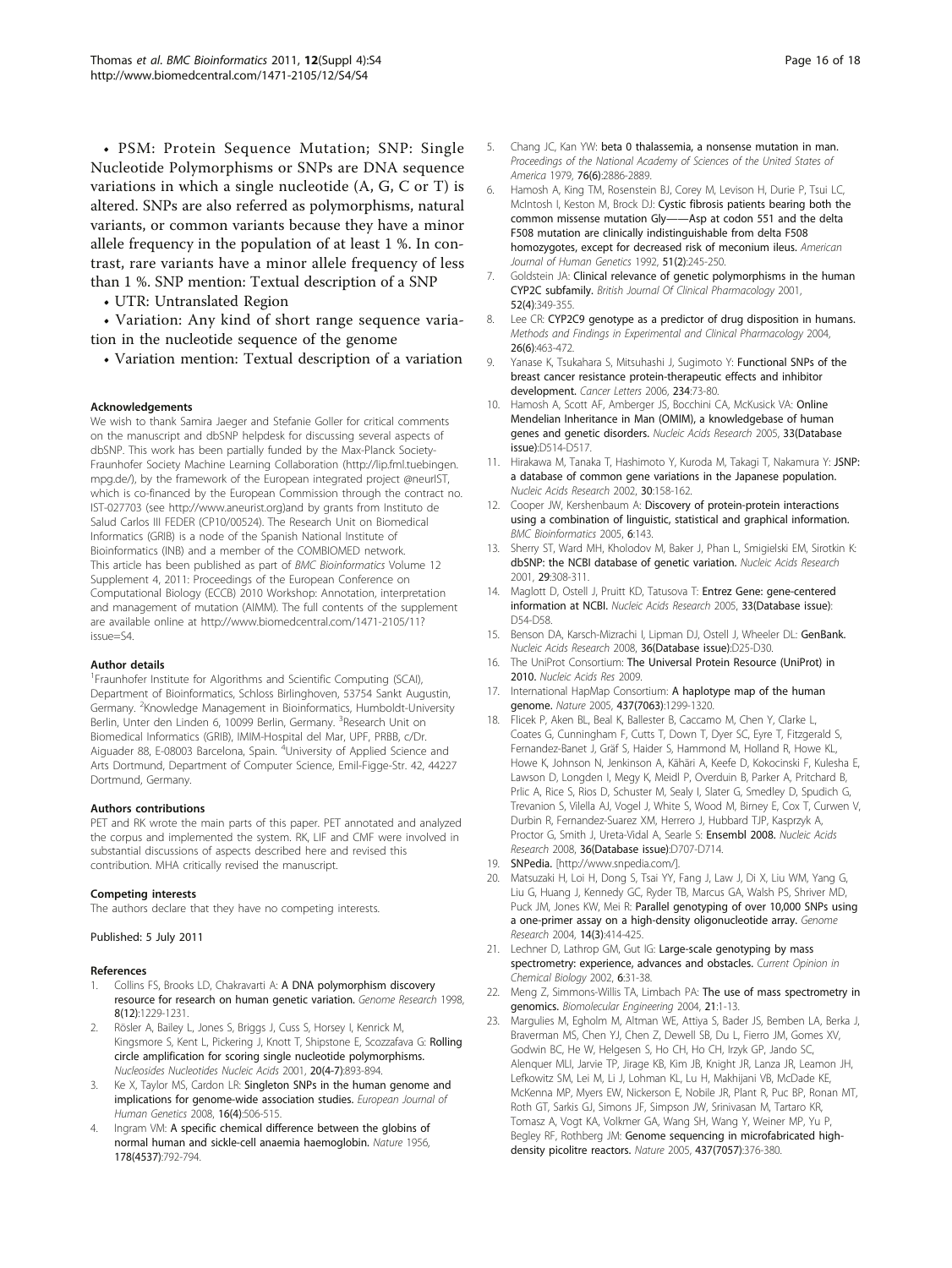- <span id="page-16-0"></span>24. Bennett ST, Barnes C, Cox A, Davies L, Brown C: [Toward the 1,000 dollars](http://www.ncbi.nlm.nih.gov/pubmed/16004555?dopt=Abstract) [human genome.](http://www.ncbi.nlm.nih.gov/pubmed/16004555?dopt=Abstract) Pharmacogenomics 2005, 6(4):373-382.
- 25. Maniatis A, Bousios T, Nagel RL, Balazs T, Ueda Y, Bookchin RM, Maniatis GM: [Hemoglobin Crete \(beta 129 ala leads to pro\): a new high](http://www.ncbi.nlm.nih.gov/pubmed/36184?dopt=Abstract)[affinity variant interacting with beta o -and delta beta o -thalassemia.](http://www.ncbi.nlm.nih.gov/pubmed/36184?dopt=Abstract) Blood 1979, 54:54-63.
- 26. Martinez G, Lima F, Colombo B: [Haemoglobin J Guantanamo \(alpha 2](http://www.ncbi.nlm.nih.gov/pubmed/849451?dopt=Abstract) [beta 2 128 \(H6\) Ala replaced by Asp\). A new fast unstable haemoglobin](http://www.ncbi.nlm.nih.gov/pubmed/849451?dopt=Abstract) [found in a Cuban family.](http://www.ncbi.nlm.nih.gov/pubmed/849451?dopt=Abstract) Biochimica et Biophysica Acta 1977, 491:1-6.
- 27. Attree O, Vidaud D, Vidaud M, Amselem S, Lavergne JM, Goossens M: [Mutations in the catalytic domain of human coagulation factor IX: rapid](http://www.ncbi.nlm.nih.gov/pubmed/2714791?dopt=Abstract) [characterization by direct genomic sequencing of DNA fragments](http://www.ncbi.nlm.nih.gov/pubmed/2714791?dopt=Abstract) [displaying an altered melting behavior.](http://www.ncbi.nlm.nih.gov/pubmed/2714791?dopt=Abstract) Genomics 1989, 4(3):266-272.
- 28. Owen MC, Brennan SO, Lewis JH, Carrell RW: [Mutation of antitrypsin to](http://www.ncbi.nlm.nih.gov/pubmed/6604220?dopt=Abstract) [antithrombin. alpha 1-antitrypsin Pittsburgh \(358 Met leads to Arg\), a](http://www.ncbi.nlm.nih.gov/pubmed/6604220?dopt=Abstract) [fatal bleeding disorder.](http://www.ncbi.nlm.nih.gov/pubmed/6604220?dopt=Abstract) New England Journal of Medicine 1983, 309(12):694-698.
- 29. Rebholz-Schuhmann D, Marcel S, Albert S, Tolle R, Casari G, Kirsch H: [Automatic extraction of mutations from MEDLINE and cross-validation](http://www.ncbi.nlm.nih.gov/pubmed/14704350?dopt=Abstract) [with OMIM.](http://www.ncbi.nlm.nih.gov/pubmed/14704350?dopt=Abstract) Nucleic Acids Research 2004, 32:135-142.
- 30. Wolff B, Braun C, Schlüter C, Grabe HJ, Popowski K, Völzke H, Lüdemann J, John U, Cascorbi I: Endothelial nitric oxide synthase Glu(298)- ->Asp polymorphism, carotid atherosclerosis and intima-media thickness in a general population sample. Clin Sci (Lond) 2005, 109(5):475-481.
- 31. Beaudet AL, Tsui LC: [A suggested nomenclature for designating](http://www.ncbi.nlm.nih.gov/pubmed/8401532?dopt=Abstract) [mutations.](http://www.ncbi.nlm.nih.gov/pubmed/8401532?dopt=Abstract) Human Mutation 1993, 2(4):245-248.
- 32. Ad Hoc Committee on Mutation Nomenclature: [Update on nomenclature](http://www.ncbi.nlm.nih.gov/pubmed/8889576?dopt=Abstract) [for human gene mutations.](http://www.ncbi.nlm.nih.gov/pubmed/8889576?dopt=Abstract) Human Mutation 1996, 8(3):197-202.
- 33. Horn F, Lau AL, Cohen FE: [Automated extraction of mutation data from](http://www.ncbi.nlm.nih.gov/pubmed/14990452?dopt=Abstract) [the literature: application of MuteXt to G protein-coupled receptors and](http://www.ncbi.nlm.nih.gov/pubmed/14990452?dopt=Abstract) [nuclear hormone receptors.](http://www.ncbi.nlm.nih.gov/pubmed/14990452?dopt=Abstract) Bioinformatics 2004, 20(4):557-568.
- 34. Yip YL, Lachenal N, Pillet V, Veuthey AL: [Retrieving mutation-specific](http://www.ncbi.nlm.nih.gov/pubmed/18172926?dopt=Abstract) [information for human proteins in uniprot/swiss-prot knowledgebase.](http://www.ncbi.nlm.nih.gov/pubmed/18172926?dopt=Abstract) Journal of Bioinformatics and Computational Biology 2007, 5(6):1215-1231.
- 35. Krallinger M, Izarzugaza JMG, Rodriguez-Penagos C, Valencia A: [Extraction](http://www.ncbi.nlm.nih.gov/pubmed/20151484?dopt=Abstract) [of human kinase mutations from literature, databases and genotyping](http://www.ncbi.nlm.nih.gov/pubmed/20151484?dopt=Abstract) [studies.](http://www.ncbi.nlm.nih.gov/pubmed/20151484?dopt=Abstract) BMC Bioinformatics 2009, 10(Suppl 8):S1.
- 36. Beutler E, McKusick VA, Motulsky AG, Scriver CR, Hutchinson F: [Mutation](http://www.ncbi.nlm.nih.gov/pubmed/8889577?dopt=Abstract) [nomenclature: nicknames, systematic names, and unique identifiers.](http://www.ncbi.nlm.nih.gov/pubmed/8889577?dopt=Abstract) Human Mutation 1996, 8(3):203-206.
- 37. Antonarakis S: [Recommendations for a nomenclature system for human](http://www.ncbi.nlm.nih.gov/pubmed/9450896?dopt=Abstract) [gene mutations. Nomenclature Working Group.](http://www.ncbi.nlm.nih.gov/pubmed/9450896?dopt=Abstract) Human Mutation 1998, 11:1-3.
- 38. den Dunnen JT, Antonarakis SE: [Mutation nomenclature extensions and](http://www.ncbi.nlm.nih.gov/pubmed/10612815?dopt=Abstract) [suggestions to describe complex mutations: a discussion.](http://www.ncbi.nlm.nih.gov/pubmed/10612815?dopt=Abstract) Human Mutation 2000, 15:7-12.
- 39. den Dunnen JT, Antonarakis SE: [Nomenclature for the description of](http://www.ncbi.nlm.nih.gov/pubmed/11479744?dopt=Abstract) [human sequence variations.](http://www.ncbi.nlm.nih.gov/pubmed/11479744?dopt=Abstract) Human Genetics 2001, 109:121-124.
- 40. Ogino S, Gulley ML, den Dunnen JT, Wilson RB, Molecular Patholpogy Training TA, Committtee E: [Standard mutation nomenclature in molecular](http://www.ncbi.nlm.nih.gov/pubmed/17251329?dopt=Abstract) [diagnostics: practical and educational challenges.](http://www.ncbi.nlm.nih.gov/pubmed/17251329?dopt=Abstract) The Journal of Molecular Diagnostics 2007, 9:1-6.
- 41. Wildeman M, van Ophuizen E, den Dunnen JT, Taschner PE: [Improving](http://www.ncbi.nlm.nih.gov/pubmed/18000842?dopt=Abstract) [sequence variant descriptions in mutation databases and literature](http://www.ncbi.nlm.nih.gov/pubmed/18000842?dopt=Abstract) [using the Mutalyzer sequence variation nomenclature checker.](http://www.ncbi.nlm.nih.gov/pubmed/18000842?dopt=Abstract) Human Mutation 2008, 29:6-13.
- 42. Coulet A, Smaïl-Tabbone M, Benlian P, Napoli A, Devignes MD: SNP-Converter: An Ontology-Based Solution to Reconcile Heterogeneous SNP Descriptions for Pharmacogenomic Studies. In Data Integration in the Life Sciences, Volume 4075 of Lecture Notes in Computer Science. Springer Berlin / Heidelberg;Leser U, Naumann F, Eckman B 2006:82-93.
- 43. Klinger R, Friedrich CM, Mevissen HT, Fluck J, Hofmann-Apitius M, Furlong LI, Sanz F: [Identifying gene-specific variations in biomedical text.](http://www.ncbi.nlm.nih.gov/pubmed/18172929?dopt=Abstract) Journal of Bioinformatics and Computational Biology 2007, 5(6):1277-1296.
- 44. Ogino S, Wilson RB: [Importance of standard nomenclature for SMN1 small](http://www.ncbi.nlm.nih.gov/pubmed/15024734?dopt=Abstract) [intragenic \("subtle](http://www.ncbi.nlm.nih.gov/pubmed/15024734?dopt=Abstract)") mutations. Human Mutation 2004, 23(4):392-393.
- 45. Tanabe L, Wilbur WJ: [Tagging gene and protein names in biomedical](http://www.ncbi.nlm.nih.gov/pubmed/12176836?dopt=Abstract) [text.](http://www.ncbi.nlm.nih.gov/pubmed/12176836?dopt=Abstract) Bioinformatics 2002, 18(8):1124-1132.
- 46. Franzén K, Eriksson G, Olsson F, Asker L, Lidén P, Cöster J: [Protein names](http://www.ncbi.nlm.nih.gov/pubmed/12460631?dopt=Abstract) [and how to find them.](http://www.ncbi.nlm.nih.gov/pubmed/12460631?dopt=Abstract) International Journal of Medical Informatics 2002, 67(1-3):49-61.
- 47. Leser U, Hakenberg J: [What makes a gene name? Named entity](http://www.ncbi.nlm.nih.gov/pubmed/16420734?dopt=Abstract) [recognition in the biomedical literature.](http://www.ncbi.nlm.nih.gov/pubmed/16420734?dopt=Abstract) Briefings in Bioinformatics 2005, 6(4):357-369.
- 48. Yeh A, Morgan A, Colosimo M, Hirschman L: [BioCreAtlvE task 1A: gene](http://www.ncbi.nlm.nih.gov/pubmed/16351746?dopt=Abstract) [mention finding evaluation.](http://www.ncbi.nlm.nih.gov/pubmed/16351746?dopt=Abstract) BMC Bioinformatics 2005, 6(Suppl 1):S2.
- 49. Hanisch D, Fundel K, Mevissen HT, Zimmer R, Fluck J: [ProMiner: rule-based](http://www.ncbi.nlm.nih.gov/pubmed/16351740?dopt=Abstract) [protein and gene entity recognition.](http://www.ncbi.nlm.nih.gov/pubmed/16351740?dopt=Abstract) BMC Bioinformatics 2005, 6(Suppl 1):  $S14$
- 50. Hakenberg J, Plake C, Leaman R, Schroeder M, Gonzalez G: [Inter-species](http://www.ncbi.nlm.nih.gov/pubmed/18689813?dopt=Abstract) [normalization of gene mentions with GNAT.](http://www.ncbi.nlm.nih.gov/pubmed/18689813?dopt=Abstract) Bioinformatics 2008, 24(16): i126-i132.
- 51. Wermter J, Tomanek K, Hahn U: [High-performance gene name](http://www.ncbi.nlm.nih.gov/pubmed/19188193?dopt=Abstract) [normalization with GeNo.](http://www.ncbi.nlm.nih.gov/pubmed/19188193?dopt=Abstract) Bioinformatics 2009, 25(6):815-821.
- 52. Caporaso JG, Baumgartner WA, Randolph DA, Cohen KB, Hunter L: [MutationFinder: a high-performance system for extracting point](http://www.ncbi.nlm.nih.gov/pubmed/17495998?dopt=Abstract) [mutation mentions from text.](http://www.ncbi.nlm.nih.gov/pubmed/17495998?dopt=Abstract) Bioinformatics 2007, 23(14):1862-1865.
- 53. Furlong L, Dach H, Hofmann-Apitius M, Sanz F: [OSIRISvl.2: a named entity](http://www.ncbi.nlm.nih.gov/pubmed/18251998?dopt=Abstract) [recognition system for sequence variants of genes in biomedical](http://www.ncbi.nlm.nih.gov/pubmed/18251998?dopt=Abstract) [literature.](http://www.ncbi.nlm.nih.gov/pubmed/18251998?dopt=Abstract) BMC Bioinformatics 2008, 9:84.
- 54. Weeber M, Schijvenaars BJ, Mulligen EMV, Mons B, Jelier R, Eijk CCVD, Kors JA: Ambiguity of human gene symbols in LocusLink and MEDLINE: creating an inventory and a disambiguation test collection. Annual Symposium Proceedings 2003, 704-708.
- 55. Hirschman L, Colosimo M, Morgan A, Yen A: [Overview of BioCreAtlvE task](http://www.ncbi.nlm.nih.gov/pubmed/16351737?dopt=Abstract) [1B: normalized gene lists.](http://www.ncbi.nlm.nih.gov/pubmed/16351737?dopt=Abstract) BMC Bioinformatics 2005, 6(Suppl 1):S11.
- 56. Morgan AA, Hirschmann L: Overview of BioCreative II Gene Normalization. In Proceedings of the Second BioCreative Challenge Evaluation Workshop. Centro Nacional de Investigaciones Oncologicas, CNIO;Hirschman L, Krallinger M, Valencia A 2007:17-27.
- 57. McDonald RT, Winters RS, Mandel M, Jin Y, White PS, Pereira F: [An entity](http://www.ncbi.nlm.nih.gov/pubmed/15180929?dopt=Abstract) [tagger for recognizing acquired genomic variations in cancer literature.](http://www.ncbi.nlm.nih.gov/pubmed/15180929?dopt=Abstract) Bioinformatics 2004, 20(17):3249-3251.
- 58. Lee LC, Horn F, Cohen FE: [Automatic extraction of protein point](http://www.ncbi.nlm.nih.gov/pubmed/17274683?dopt=Abstract) [mutations using a graph bigram association.](http://www.ncbi.nlm.nih.gov/pubmed/17274683?dopt=Abstract) PLoS Computational Biology 2007, 3(2):e16.
- 59. International Human Genome Sequencing Consortium: [Finishing the](http://www.ncbi.nlm.nih.gov/pubmed/15496913?dopt=Abstract) [euchromatic sequence of the human genome.](http://www.ncbi.nlm.nih.gov/pubmed/15496913?dopt=Abstract) Nature 2004, 431(7011):931-945.
- Erdogmus M, Sezerman OU: [Application of automatic mutation-gene pair](http://www.ncbi.nlm.nih.gov/pubmed/18172928?dopt=Abstract) [extraction to diseases.](http://www.ncbi.nlm.nih.gov/pubmed/18172928?dopt=Abstract) Journal of Bioinformatics and Computational Biology 2007, 5(6):1261-1275.
- 61. Bertram L, McQueen MB, Mullin K, Blacker D, Tanzi RE: [Systematic meta](http://www.ncbi.nlm.nih.gov/pubmed/17192785?dopt=Abstract)[analyses of Alzheimer disease genetic association studies: the AlzGene](http://www.ncbi.nlm.nih.gov/pubmed/17192785?dopt=Abstract) [database.](http://www.ncbi.nlm.nih.gov/pubmed/17192785?dopt=Abstract) Nature Genetics 2007, 39:17-23.
- 62. Shatkay H, Feldman R: [Mining the biomedical literature in the genomic](http://www.ncbi.nlm.nih.gov/pubmed/14980013?dopt=Abstract) [era: an overview.](http://www.ncbi.nlm.nih.gov/pubmed/14980013?dopt=Abstract) Journal of Computational Biology 2003, 10(6):821-855.
- 63. Jensen LJ, Saric J, Bork P: [Literature mining for the biologist: from](http://www.ncbi.nlm.nih.gov/pubmed/16418747?dopt=Abstract) [information retrieval to biological discovery.](http://www.ncbi.nlm.nih.gov/pubmed/16418747?dopt=Abstract) Nature Reviews. Genetics 2006, 7(2):119-129.
- 64. Antonarakis S, McKusick V: [Discussion on mutation nomenclature.](http://www.ncbi.nlm.nih.gov/pubmed/7981723?dopt=Abstract) Human Mutation 1994, 4(2):166.
- Eyre TA, Ducluzeau F, Sneddon TP, Povey S, Bruford EA, Lush MJ: [The](http://www.ncbi.nlm.nih.gov/pubmed/16381876?dopt=Abstract) [HUGO Gene Nomenclature Database, 2006 updates.](http://www.ncbi.nlm.nih.gov/pubmed/16381876?dopt=Abstract) Nucleic Acids Research 2006, 34(Database issue):D319-D321.
- 66. Yip YL, Scheib H, Diemand AV, Gattiker A, Famiglietti LM, Gasteiger E, Bairoch A: [The Swiss-Prot variant page and the ModSNP database: a](http://www.ncbi.nlm.nih.gov/pubmed/15108278?dopt=Abstract) [resource for sequence and structure information on human protein](http://www.ncbi.nlm.nih.gov/pubmed/15108278?dopt=Abstract) [variants.](http://www.ncbi.nlm.nih.gov/pubmed/15108278?dopt=Abstract) Human Mutation 2004, 23(5):464-470.
- 67. Lafferty J, McCallum A, Pereira F: Conditional Random Fields: Probabilistic Models for Segmenting and Labeling Sequence Data. In Proceedings of the Eighteenth International Conference on Machine Learning (ICML 2001) 2001, 282-289.
- Rhee H, Lee JS: MedRefSNP: a database of medically investigated SNPs. Human Mutation 2008, 30(x):E460-E466.
- 69. Thomas DJ, Trumbower H, Kern AD, Rhead BL, Kuhn RM, Haussler D, Kent WJ: [Variation resources at UC Santa Cruz.](http://www.ncbi.nlm.nih.gov/pubmed/17151077?dopt=Abstract) Nucleic Acids Research 2007, 35(Database issue):D716-D720.
- 70. Kanehisa M, Goto S, Hattori M, Aoki-Kinoshita KF, Itoh M, Kawashima S, Katayama T, Araki M, Hirakawa M: [From genomics to chemical genomics:](http://www.ncbi.nlm.nih.gov/pubmed/16381885?dopt=Abstract) [new developments in KEGG.](http://www.ncbi.nlm.nih.gov/pubmed/16381885?dopt=Abstract) Nucleic Acids Research 2006, 34(Database issue):D354-D357.